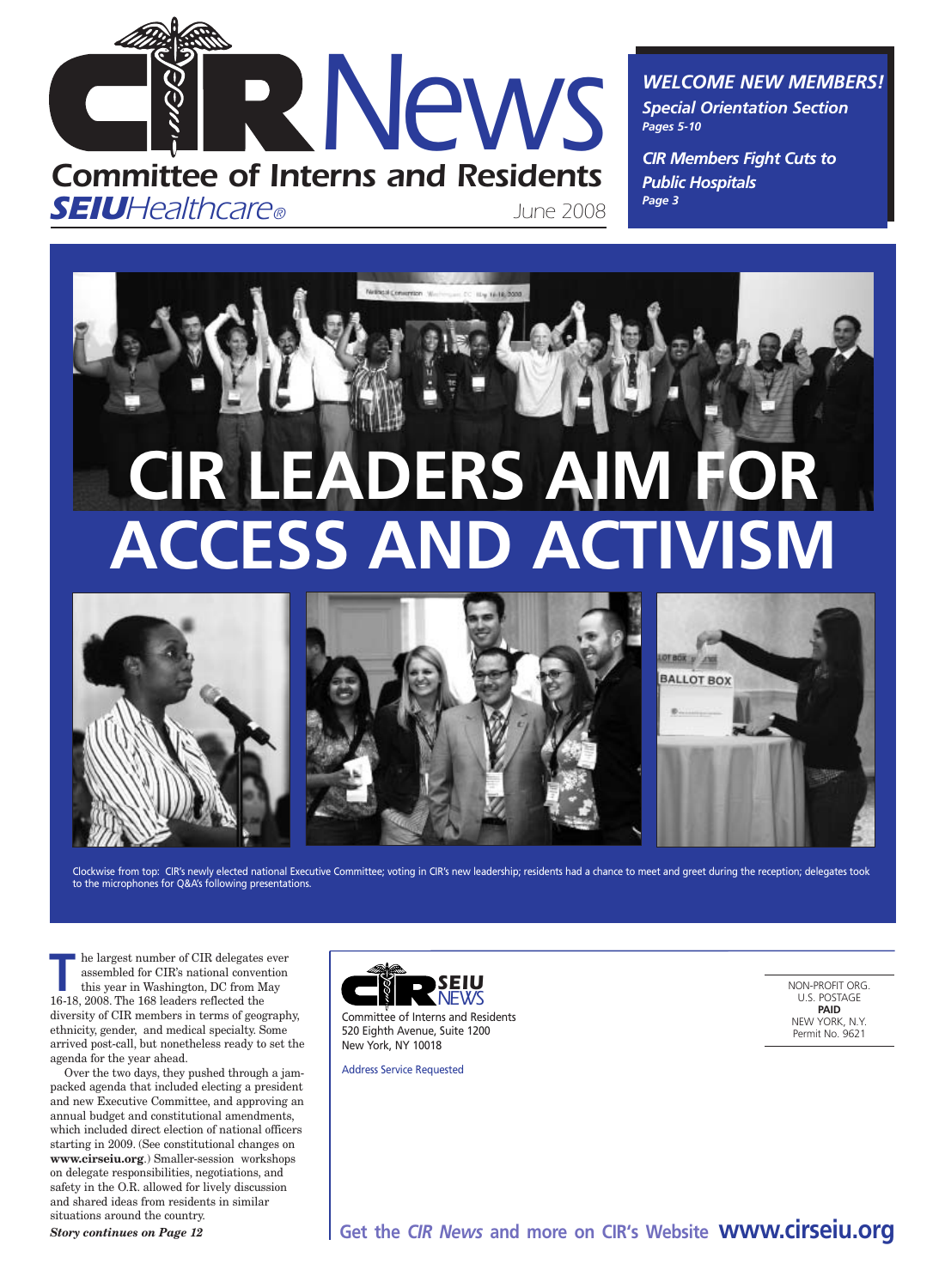## **CIP News**

#### *Committee of Interns and Residents of SEIUHealthcare®*

National Headquarters 520 Eighth Avenue, Suite 1200 New York, NY 10018 (212) 356-8100 (800) CIR-8877

E-mail: info@cirseiu.org http://www.cirseiu.org

1 Boston Medical Center Place Boston, MA 02118 (617) 414-5301

1400 NW 10th Ave., Suite 1509 Miami, FL 33136 (305) 325-8922

400 Central Avenue SE, Suite 105 Albuquerque, NM 87102 (505) 244-8775

1338 Mission Street, Fourth Floor San Francisco, CA 94103 (415) 861-5235

> Box 512075 Los Angeles, CA 90051 (310) 329-0111

Washington, DC Office (202) 872-5838

Ave. San Ignacio 1393 Urb. Altamesa, San Juan P.R. 00921 (787) 775-0720

#### **EXECUTIVE COMMITTEE 2008-2009**

Luella Toni Lewis, MD *President*

Nailah Thompson, DO *Executive Vice President* Elizabeth Burpee, MD, *Secretary-Treasurer*

#### **REGIONAL VICE PRESIDENTS**

Rachel Kreps-Falk, MD *Northern California*

Suganya Karuppana, MD *Southern California*

Michael Mazzini, MD *Massachusetts*

Janetta Dominic Cureton, MD *Florida*

> Snehal Bhatt, MD *New Jersey*

John Ingle, MD *New Mexico*

Kate Aberger, MD *New York*

Matthew Harris, MD, MBA *New York*

Farbod Raiszadeh, MD, PhD *New York*

Vishal Jagmolian Verma, MD *New York* Vaughn Whittaker, MD

*New York* •

> Eric Scherzer *Executive Director* Cara Metz *Editor* Timothy Foley

*Contributing Writer*

Cover photos by Gary DiNunno/ Page One Photography

## *President's Report*

LUELLA TONI LEWIS, MD

# **Off to a Great Start!**

**E** ach year, CIR gains many new members who are just beginning their residencies at CIR-affiliated hospitals. As you find your way around and learn who your elected representatives are, please bear in mind that not that long ago, they were in your shoes, wondering just what CIR is, and what it can do.

Last year at this time CIR celebrated its 50th anniversary, and our convention included many CIR alums who really brought home what this union has accomplished in half a century.

Those accomplishments were achieved one contract at a time, one organizing drive at a time, one hospital saved from closure at a time, one interpreter service won at a time.

It's the hard work, the passion, the persistence – and sometimes the daring, of residents just like you that have built CIR and improved the lives of so many residents and the patients we care for.

CIR's success over the years has come from our emphasis on three important pillars: collective bargaining, organizing and patient care advocacy.

For starters, what is collective bargaining? Simply put, it is a mutually acceptable agreement between residents and hospital administration which is binding to both parties. Negotiating great contracts is the first thing that anyone thinks about when they think CIR and it's what clearly distinguishes our 13,000 members from the 90% of resident physicians in the U.S. who are NOT unionized.

CIR members, leaders and staff put a lot of emphasis on negotiating the best contracts we can, with an emphasis on salary, benefits, working conditions, due process guarantees,



and patient care provisions.

Organizing means growing CIR membership so that our voice is loud and strong! The more members we have, the greater clout we will have at the bargaining table and in the political arena where decisions are

made that impact patient care nationally.

Finally, that last pillar – the pillar that distinguishes CIR more than any other – 50 years of advocacy for our patients, and for safe, quality patient care and health care for all!

CIR's patient advocacy has taken many forms, beginning with our first year in existence, when residents at New York City public hospitals formed CIR in part to affiliate with medical schools for greater oversight of patient care. What else have we accomplished?

• Abolishing universal every other night call in the mid-1970's;

- Negotiating interpreter service guarantees;
- Testifying for needed local, state and federal funding;
- Stopping unwarrented closures of safety-net hospitals; and
- Highlighting the inherent inequity and inefficiency of a healthcare system that prevents so many millions from getting the healthcare they need.

What we've learned over the years is that patient advocacy requires – no, demands, political action. So much of what really matters to us is decided not in our individual hospitals, but in the political arena.

**"It's the hard work, the passion, the persistence — and sometimes the daring, of residents just like you that have built CIR and improved the lives of so many residents and the patients we care for."** 

> These three pillars — collective bargaining, organizing, patient advocacy and with that political action — that is what CIR is all about.

So think about which of these pillars speaks to you and calls you to greater involvement. Then, when you know your way around your hospital, find your CIR department rep, and say hello. Begin a conversation about how you can get involved in CIR, or bring CIR into engagement with your key healthcare issues, and see what can be done! You can always email me at llewis@cirseiu.org. Welcome.

## **Housestaff Appreciation Day: What a Concept!**

It's always nice to be appreciated, and CIR members at Jackson Memorial Hospital in Miami, Florida, were honored with an annual Housestaff Appreciation Day on February 28, 2008, commemorated by the Miami-Dade County Office of the Mayor and County Commissioners. CIR celebrated the event with an outdoor barbeque, and more than 300 residents from all specialties had a chance to meet, enjoy the sun and a leisurely lunch. They also used the event as an opportunity to discuss the CMS proposed Medicaid cuts (see story, facing page), which include the elimination of all GME funding for hospitals. Housestaff took immediate action, and began calling Florida legislators right at the barbeque.

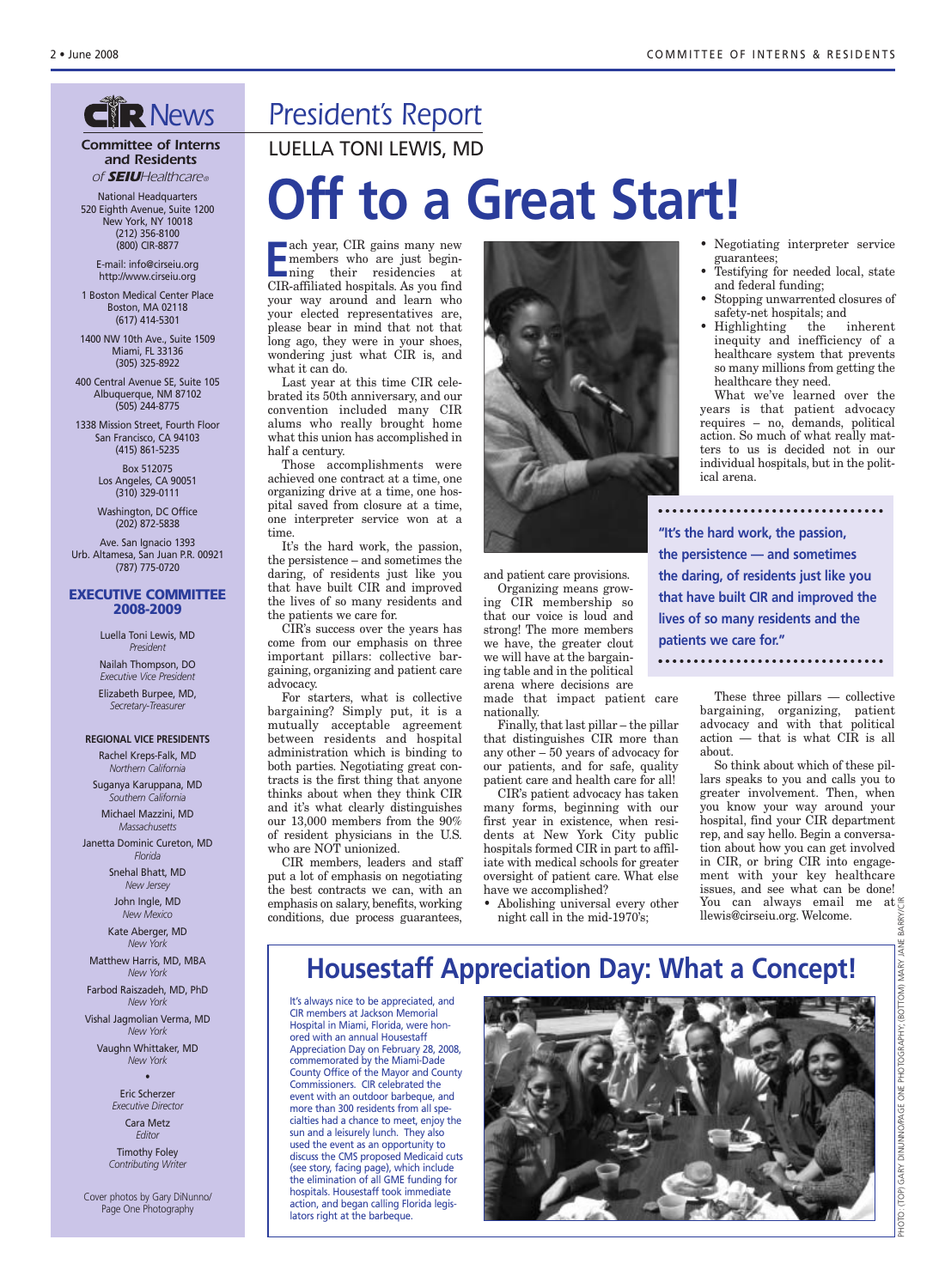# **Senate Candidate Rep. Tom Udall "Walks A Day In the Shoes" of CIR Doctor**

**SEIU's "Walk a Day in the Shoes" program**<br> **S** ensures that candidates running for political<br>
office experience firsthand what life is like for<br>
working poople Candidates in recess repring from ensures that candidates running for political office experience firsthand what life is like for working people. Candidates in races ranging from Mayor to Governor to Senator to President of The United States have taken CIR up on the invitation to follow in the footsteps of an SEIU member.

On April 4, 2008, it was CIR's turn.

U.S. Senate candidate Rep. Tom Udall walked a day in the shoes of Dr. Elizabeth Burpee, a resident at the University of New Mexico Hospital. After lunch with Dr. Burpee and other residents, Udall assisted her in caring for her patients at the UNM family clinic with check-ups, taking patients to get lab work completed, and talking with the attending physician and social worker about patients' conditions.

"Many of the patients I care for lack health coverage or a way to pay for the medication they need," said Dr. Burpee. "It's important that politicians like Rep. Udall walk a day in my shoes so they understand how difficult it is to care for people with severe illnesses who have no

way to afford the treatments or medicine they need to get better." Rep.Udall came away impressed and inspired by the dedication residents show hour after hour. "The Committee of Interns and Residents (CIR)," he said, "is a powerful voice in the medical community to speak up not only for themselves, to get adequate working conditions, but also for the patients, and that's something that I think is tremendously important."

You can watch a video about the day on CIR's Web site: **http://www.cirseiu.org**

# **CIR Lobbies, Files Brief to Stop Medicaid Cuts**

**D**rastic cuts to Medicaid funding<br>
set to go into effect on May 25,<br>
2008 brought out the best in set to go into effect on May 25, CIR doctors intent on advocating for their patients and hospitals.

The Centers for Medicare and Medicaid Services (CMS) announced new rules which would have completely eliminated Medicaid funding for Graduate Medical Education (GME) in all teaching hospitals as well as additional cuts that would have hit public hospitals. Since state funds for Medicaid are matched by federal dollars, the financial impact on public hospitals would have been all the greater, and at a time when many are already struggling financially.

Many politicians didn't under-

stand that residents are indispensable front-line providers of care; they thought residents were students whose training takes place in libraries and lecture halls. CIR launched an e-activism campaign to correct this misunderstanding, with residents writing to their representatives in Congress and sharing stories about their experiences caring for patients without health insurance.

"I am now on Obstetrics rotation," emailed CIR member Nicole Mohlman, MD, from Sutter Medical Center in Santa Rosa, CA. "The residents at our hospital provide primary care to most of the laboring women who present to our hospital. For many, it is the first time they have had insurance in their lives,



Doctors at Highland Hospital (left to right) Pedram Taher, Naomi Marks, Davida Flattery, Allison Mulcahy and Tom Catron sent postcards to Congress protesting Medicaid cuts that would eliminate GME funding and devastate safety-net hospitals.

with Medi-Cal insurance providing for the antenatal period…In a way, residents' patients are some of the most difficult. Challenging social situations, scant resources, and cultural and language barriers abound. Medicaid cuts – as much as \$100 million or nearly one-fifth of the hospital's operating budget – would mean. Afterwards, the residents sent postcards to their Senators in support of the moratorium.

CIR's legal team also went into action, filing an Amicus Curiae (Friend of the Court) brief in support of an NAPH and Alameda

**"I know as a fact that my hospital and hospitals across the nation would collapse without residents providing front-line care to patients like ours." Nicole Mohlman, MD, PGY 1 Sutter Medical Center at Santa Rosa** 

County lawsuit against CMS. CIR's brief presented residents' unique perspective as front-line health care providers. On May 23, the U.S. District Court ruled in favor of Alameda County and the other plaintiffs and vacated the CMS illadvised rule – a major victory!

At press time, the Senate has attached the moratorium to the war appropriation bill, again by a vetoproof majority, and sent the bill to the House for approval. CIR is hopeful that it will soon become law.



"But as I sit now following a 30 hour shift with about one hour of sleep mixed in, I'm reflecting on these patients and these years of my training. I know as a fact that my hospital and hospitals across the nation would collapse without residents providing front-line care to patients like ours. It is not just community hospitals that depend on resident-provided care, but also the gigantic academic centers in which I went to medical school, where residents are no less than the churning engine of the hospital. Everything

would stop without them."

the Senate.

Stories like these reached 41 members of Congress representing all the states where the union has members, plus Ohio, Pennsylvania and Texas. Along with key pressure from the National Association of Public Hospitals (NAPH) and other groups opposed to the devastating cuts, a veto-proof majority of congressional representatives, both Democratic and Republican, voted yes to a bill imposing a moratorium on the cuts. Then CIR members launched another e-activism campaign focused on the bill's passage in

Offline, over 40 CIR members from throughout Northern California gathered on May 14, 2008 for a lunchtime meeting at Alameda County Medical Center (Highland Hospital) to learn what the proposed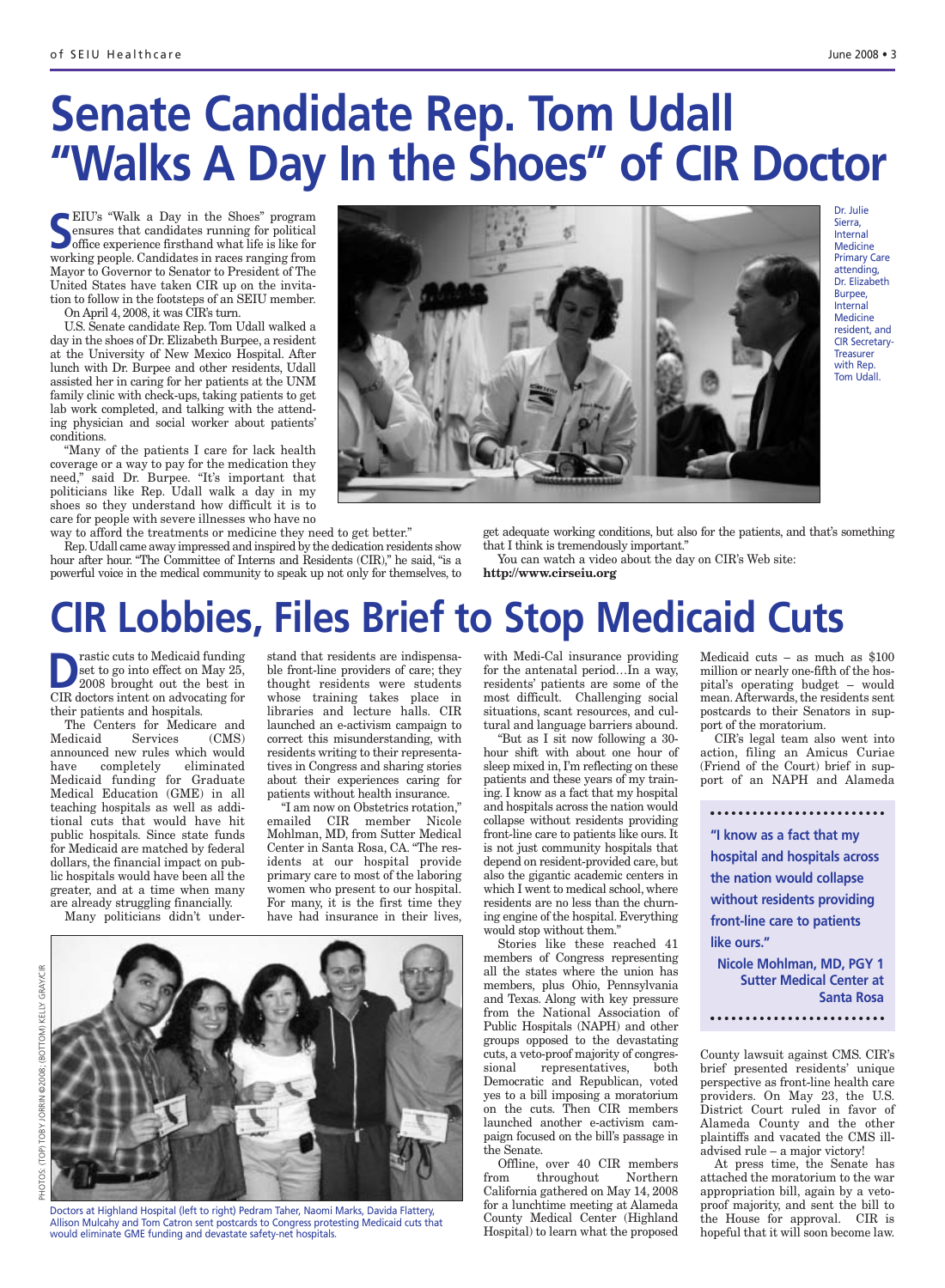# **UNM Residents Win Second Salary Increase**

**D**r. Shadi Battah, PGY 4 Fellow in Pulmonary<br>Disease/Critical Care and part of the self-<br>professed "Dream Team" conducting Disease/Critical Care and part of the selfprofessed "Dream Team" conducting negotiations with the University of New Mexico Medical Center, can hardly believe how far the residents have come in only a year.

"Before we joined CIR, Fellows like myself in their fourth year of training were earning \$42,661 a year," he said. "But after bargaining our first wage increase in 2007 and again this spring, the salary rate for a fourth year resident will increase to \$50,555!"

The negotiating team concluded its 2008 Salary Re-Opener negotiations with UNM on April 23, 2008, and brought home substantial raises for every PGY level, from 5% for PGY 1s to 9.3% for PGY 5s. This latest contract builds on the gains won in 2007, when housestaff saw salary increases from 5.3% to 10.3%. The new salary rates were ratified on May 5, 2008 and will go into effect on July 1.

For Dr. Battah, the benefits of joining CIR couldn't be clearer. "This raise represents the power of collective bargaining and having a unified voice," he said.



The CIR UNM "Dream Team" won 5 - 9.3% increases in their wage-reopener negotiations.

## **Not Just Any Rehabilitation Patient** *County Commissioner and CIR Work to Improve Jackson's Rehab Center*

**A** fter County Commissioner<br>
Sally Heyman had major back<br>
surgery at Jackson Memorial<br>
Hespital in Mismi Florida she Sally Heyman had major back Hospital in Miami, Florida, she regularly visited Jackson's rehabilitation center for therapy. She found the rehabilitation staff, which included CIR members, to be extremely helpful. However, the facility they worked in and the equipment they used were in less than pristine condition.

To give one example, individuals recovering from back surgery need to practice getting in and out of an automobile as a critical part of their therapy. Jackson's rehabilitation center still used an actual car — a beat-up 1970 Mustang – which had to be located outdoors, making its use during hot Miami summers or during the frequent Florida rain storms unbearable for patients.

"We have some of the best medical practitioners in the world at JMH," Commissioner Heyman said. "However, I found the facility and the equipment to be depressing, embarrassing and antiquated. Workers and patients deserve better."

She took matters into her own hands, donating a new therapeutic model car to the center. Since it is not a real automobile, the new car is located inside the air-conditioned center – a much more pleasant experience for rehabilitating patients.

Her experiences as a patient not only convinced Commissioner Heyman to commit to raising money to refurbish the center, but made her a resource when CIR looked to allocate \$34,000 from its Patient Care Fund towards the rehabilitation of the center. CIR's Patient Care Funds are negotiated, resident-administered funds that supplement patient care items not included in hospital budgets.

Based on the Commissioner's recommendations and perspective as a patient, CIR replaced outdated stationary therapy tables with new electric adjustable height tables, refurbished custom-made exercise



Commissioner Sally Heyman (center) at ribbon-cutting ceremony with new rehab car.

equipment, replaced damaged therapy rolls and wedges, creating additional storage for therapy equipment, and paid for a large wall mural to accompany the new donated car.

Dr. Halland Chen, a resident in the Department of Physical Medicine and Rehabilitation, found Commissioner Heyman's input to be invaluable. "As a patient, she truly saw and experienced the needs of the rehab center in terms of our equipment," he said. "I think she really appreciated the hard work of all the staff and offered some great input on what we needed."

### **Cambridge CIR Delivers Contract in Tough Financial Times**

**"I**<sup>t</sup> was definitely a long, drawn out negotiation," reports Dr.

Theo Murray, a PGY 2 Psychiatry resident at Cambridge Hospital, which has 120 CIR members.

Dr. Murray joined the CIR negotiating team as an intern in September 2006 – but the team had already been negotiating for five months! Serious financial problems, exacerbated by the new Massachusetts healthcare reform law, plagued this crucial safety-net hospital – and tougher times were on the horizon.

A three-year contract was the norm at Cambridge, but when that was nixed by hospital administration, the negotiating team pushed hard for a one-year "roll-over" of the

current contract — with key improvements: a 4% salary increase and \$200 added to the professional allowance, in exchange for health benefit changes.

Then the team went back to the table….and 13 months later (Dr. Murray now two-thirds of the way through his PGY 2 year) a two-year settlement was reached in late March 2008. Besides  $3.5\%$  salary  $\frac{9}{6}$ increases each year and work space  $\succeq$ issues addressed, the team was also  $\frac{5}{6}$ able to thoroughly include  $a^{\circ}$ recently affiliated family practice  $\frac{3}{5}$ residency into all aspects of the contract. While the three year ordeal  $\leq$ was "challenging," said Dr. Murray, "CIR staff helped us to keep our priorities clear."



Cambridge Negotiating Team negotiates, and negotiates….and negotiates!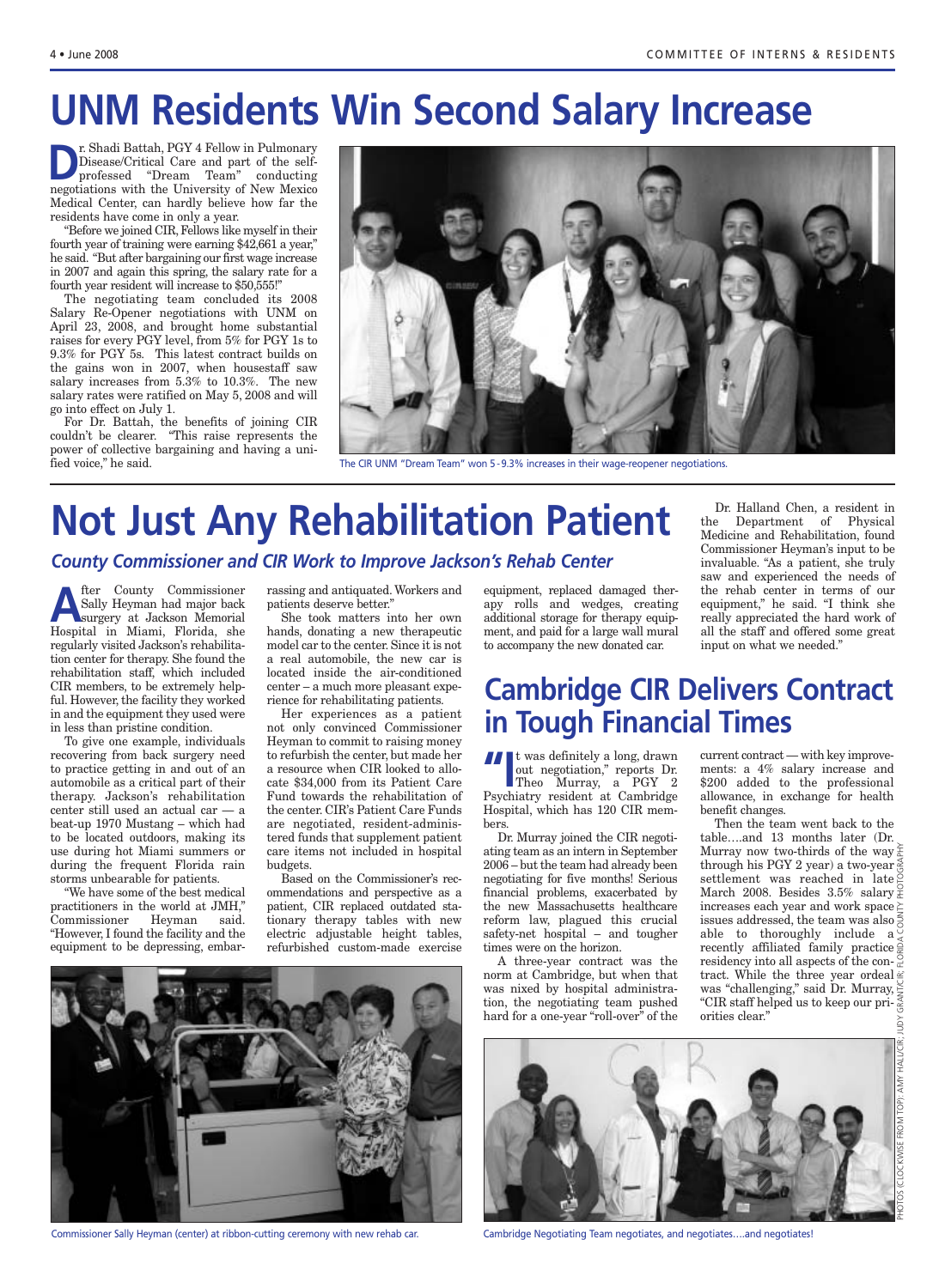

# **SPECIAL ORIENTATION SECTION**



# Welcome to the National Voice of Housestaff

*Congratulations!* **You are about to begin what will be the most exciting, harrowing, excruciating and thrilling experience of your life***. You are now a resident physician!* 

**Congratulations, too, to those of you who arrive as fellows, beginning another arduous but rewarding year of training.**

**Fortunately, the Committee of Interns and Residents, the oldest and largest union of housestaff in the U.S., will be behind you as you face each new challenge. For 51 years, CIR has been the national voice of residents and fellows, protecting and advancing housestaff rights, education and working conditions, and defending quality patient care.**

**This Special Orientation Section of** *CIR News* **will help acquaint you with CIR. We urge you to take time to read these pages to learn about your rights** **and benefits as an employee of your hospital, the history of CIR, and some of the current issues confronting housestaff. Learn how you, as a member, can participate in CIR within your department, your hospital, and as a representative on CIR elected bodies.**



**Is your hospital in compliance with hours regulations? Are the changes made in the best way?** 

**If not, contact your CIR organizer and check out the HoursWatch website.**

**www.HoursWatch.org is co-sponsored by CIR and AMSA.**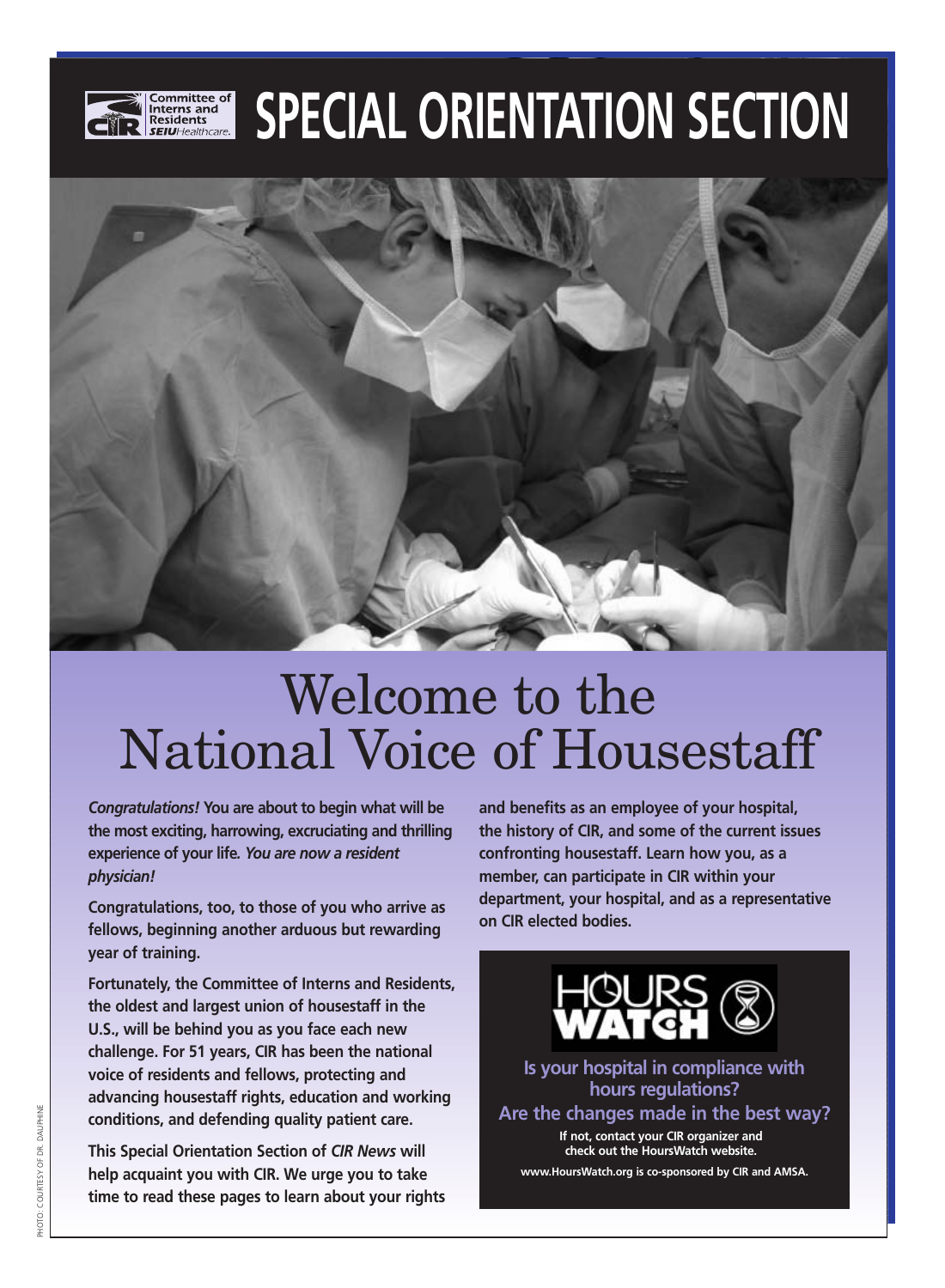#### **6 SPECIAL ORIENTATION SECTION**

Today, through CIR collective bargaining agreements, more than 13,000 interns, residents and fellows in New York, I and working conditions that are the envy of their colleagues in non-unionized hospitals. They also have a strong, u care policy is forged. But it wasn't always that way. Getting to this point has taken 51 years of commitme



**1957:** CIR founded in New York City's public hospitals to improve salaries, working conditions, and the quality of patient care delivered by the city's 2,000 resident physicians. One year later, their first contract brings salaries up significantly; affiliates the public hospitals with medical schools to improve education and patient care; establishes a grievance procedure, and improves call rooms.



**1970:** Back in NYC, CIR branches out from the public hospitals, and begins organizing in the private or "voluntary" hospitals.



**1976:** The National Labor Relations Board (NLRB) in the *Cedars-Sinai* decision, rules that housestaff are primarily "students" rather than employees. CIR maintains recognition at some voluntary hospitals, but loses others.

# **A TIMELINE OF CIR HISTORY**

**1965:** First "Heal-In" held in Los Angeles County Hospital, as residents refuse to discharge patients. They garner massive press attention, and win raises and improvements to patient care. They also help to usher in a decade of resident activism nationwide, with other Heal-Ins held at Boston City Hospital in 1967, and at DC General in Washington, D.C. in 1968. All three housestaff groups will affiliate with CIR in the 1990's.

**1975:** CIR leads the first multihospital strike of doctors in U.S. history, affecting 15 voluntary and six city hospitals. The strike, which uses the slogan, *Our Hours Make You Sick*, gains the support of the AMA and local media. The settlement is a landmark victory that eliminates every other night on-call, and improves working conditions. In California, L.A. County housestaff create the first-ever Patient Care Fund to address unmet patient needs. That fund grows to \$2 million per year, and inspires other CIR members to create funds of their own.

**BCH Near Capacity In Reverse Strike** 'Heal-In' Loads Hospital Beds



- **1978:** Over 900 housestaff at the College of Medicine and Dentistry of New Jersey (now UMDNJ) vote to join CIR.
- **1989:** CIR helps to establish the 405 or "Bell Regulations," and New York becomes the first state to set limits on residents' work hours at 80 per week, averaged over four weeks.

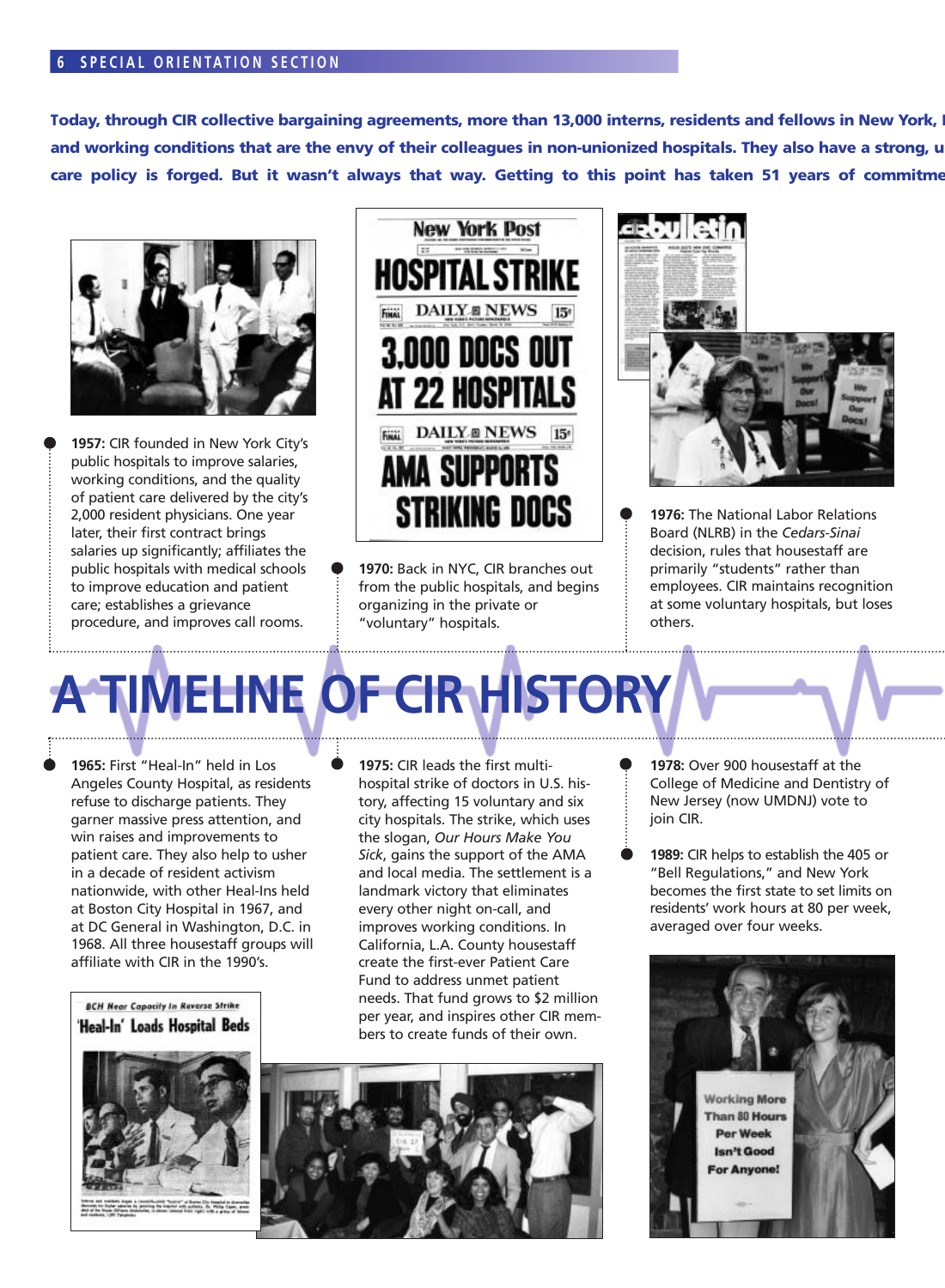#### **S PECIAL ORIENTATION SECTION 7**

**New Jersey, Massachusetts, Washington, D.C., Florida, California, New Mexico, and Puerto Rico enjoy salary, benefits unified voice to advocate for their patients in their local hospitals, and in the state and federal arenas, where health ment and collective activity by housestaff in public and private hospitals across the country. Here is our story.**



**1993:** Cambridge and Boston City Hospital House Officers Association join CIR.

**1996:** Nearly 1,000 residents at Jackson Memorial Hospital in Miami vote to join CIR by a 4-to-1 margin.

**1999:** CIR and Boston Medical Center housestaff file a legal challenge to overturn the 1976 *Cedars-Sinai* NLRB decision. The challenge is successful with the NLRB ruling that private sector housestaff are employees, and thus guaranteed collective bargaining rights. Organizing picks up in the years to come.



**2004:** CIR members in Northern California follow suit with a referendum in Oakland that raises taxes to support the safety-net hospitals and clinics providing access to care for all.

**2006:** CIR builds a labor-community coalition and launches the successful "Save Our Safety Net" campaign in NY to fight hospital cuts and closings.

**1997:** A CIR-initiated campaign succeeds when NY's Supreme Court blocks Mayor Guiliani's plan to privatize NYC public hospitals. In Los Angeles an independent housestaff association, JCIR, joins CIR. At CIR's 40th anniversary, delegates vote to join the Service Employees International Union (SEIU).

- **1998:** In Northern California, an independent housestaff association, CAIR, joins CIR.
- **2001:** 1,000 new members organized in the NY region; in Puerto Rico, housestaff vote to affiliate with CIR.
- **2002:** In Los Angeles, CIR members, in coalition with community and labor groups, win continued funding for safety-net hospitals and clinics. "Measure B" is the first referendum in which voters decide to raise their own taxes since California's Prop. 13 was passed 25 years earlier.
- **2007:** CIR celebrates 50th Anniversary, and an election victory at the University of New Mexico Hospital (UNM) in Albuquerque.
- **2008:** First contract at UNM brings gains to 500+ housestaff and adds a new state to CIR's roster. CIR members around the country lobby against cuts to GME funding, changes to med student debt legislation, and for healthcare reform.



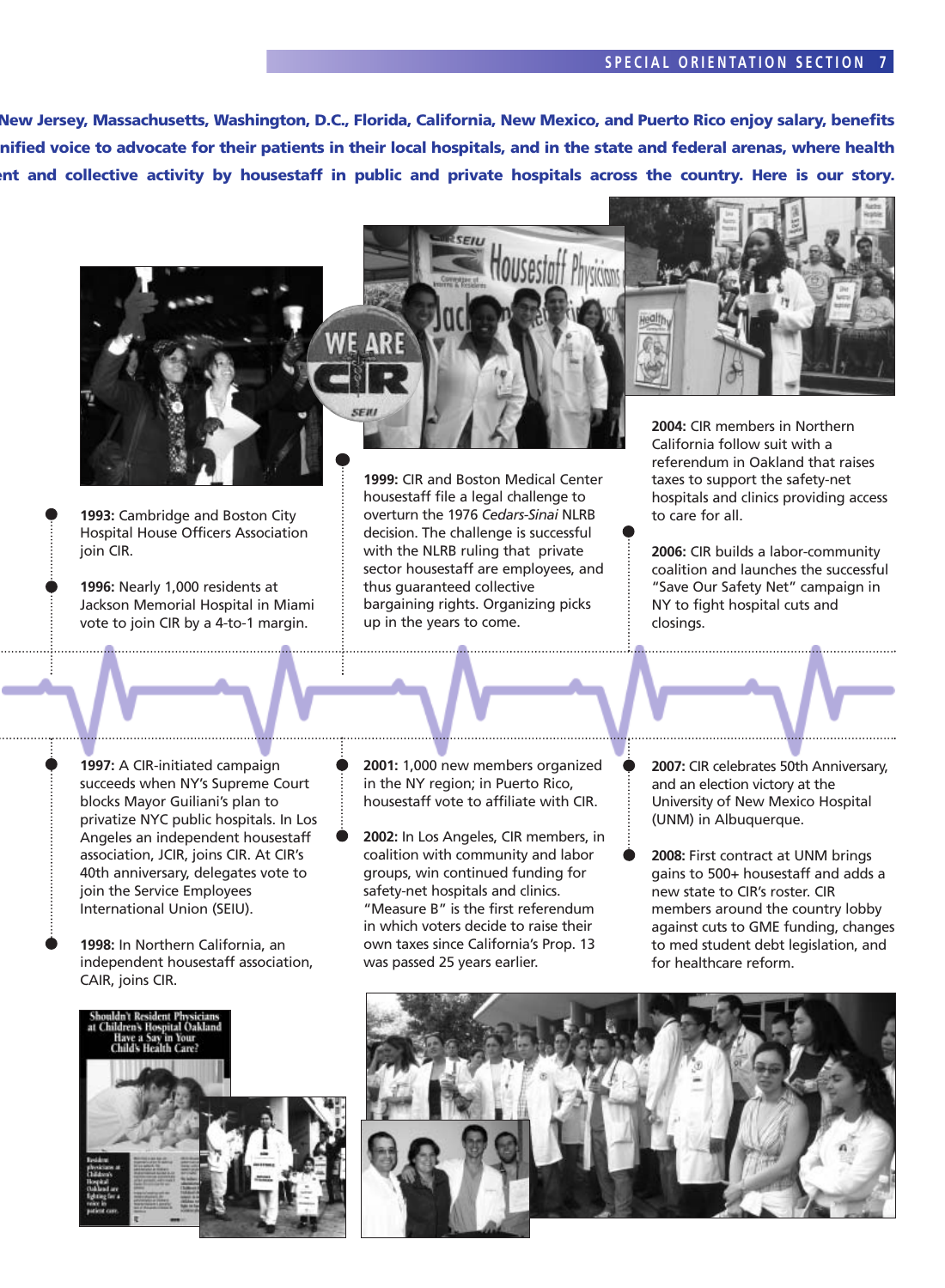# **CNR Who We Are & What We Do**

**An informed and involved membership is our greatest strength. Below is some information to better acquaint you with CIR.**

#### **Who We Are**

CIR—the Committee of Interns and Residents is the oldest and largest housestaff union in the United States. CIR represents 13,000 interns, residents and fellows in New York, New Jersey, Massachusetts, Florida, California, New Mexico, the District of Columbia and Puerto Rico. Since 1957, CIR has negotiated collective bargaining agreements, now with over 70 public and private hospitals. These agreements improve housestaff salaries and benefits, hours of work and working conditions and the quality of care we deliver to our patients.

In 1997, CIR affiliated with the 1.9 million member Service Employees International Union (SEIU), with more than one million healthcare workers across the country. As a national affiliate of physicians within SEIU, CIR housestaff continue to set our own policies, decide our own priorities, elect our own officers and negotiate our own contracts—all with considerable economic and political back-up from SEIU, which adds to CIR's own resources.

#### **Why We're Needed**

Housestaff across the country need an organized voice to stand up for our rights and the rights of our patients. CIR enables residents to voice their concerns as a group. CIR collective bargaining agreements carefully spell out housestaff rights and benefits. Experienced staff work with residents to improve and enforce the gains negotiated in each contract. Because residents are at an important and busy stage in their careers, they find that being in CIR is an effective way to work together for improvements in working conditions, residency programs and patient care. In addition, established due process provisions, including gr



arbitration, and representation rights, ensure that each housestaff officer gets a fair hearing when he or she needs that kind of support.

#### **Look What We Have Achieved**

CIR has 51 years of experience with the problems and concerns of housestaff in public and private hospitals. This organizational experience is critical.

• CIR contracts set the standard in their geographic areas, with higher than average salaries and benefits, including, in many hospitals, CIR's own comprehensive health and welfare plan.

| rievance procedures,<br>$\overline{\phantom{a}}$ | What's in a CIR Contract<br>elements we work to include are clauses covering:<br>• Salary increases for each PGY level<br>• Health and other insurance benefits<br>• Cap on the number and frequency of on-call periods.<br>• Malpractice coverage<br>• Vacation and other leave time<br>sick, maternity, and disability leaves<br>• Fair disciplinary procedures with due process |                                                                                            | Negotiated contracts between the employer and the employees are called<br>Inegulated Contracts between the contracts not only document the terms<br>and conditions of employment for housestaff at each hospital, but, very<br>significantly, make enforceable those hard won gains. Because of different local<br>meeds and priorities, these collective bargaining agreements vary somewhat<br>from one hospital to another. CIR negotiating committees—made up of<br>housestaff from different departments and PGY levels, working with a CIR staff<br>member—bargain diligently to win the best contracts possible. Among the<br>• Specific dates for renewal/non-renewal notice of individual contracts<br>• Grievance procedures leading to outside, impartial arbitration<br>• The right to be represented by CIR at negotiations, grievance meetings and<br>• Protections from excessive assignments of "out-of-title" (non-physician) work<br>• Prohibition against discrimination based on race, gender, national origin, |  |
|--------------------------------------------------|------------------------------------------------------------------------------------------------------------------------------------------------------------------------------------------------------------------------------------------------------------------------------------------------------------------------------------------------------------------------------------|--------------------------------------------------------------------------------------------|-------------------------------------------------------------------------------------------------------------------------------------------------------------------------------------------------------------------------------------------------------------------------------------------------------------------------------------------------------------------------------------------------------------------------------------------------------------------------------------------------------------------------------------------------------------------------------------------------------------------------------------------------------------------------------------------------------------------------------------------------------------------------------------------------------------------------------------------------------------------------------------------------------------------------------------------------------------------------------------------------------------------------------------|--|
| $\overline{\phantom{a}}$                         |                                                                                                                                                                                                                                                                                                                                                                                    | • Access to one's own personnel records<br>· Good conditions for on-call rooms and lounges | place of medical education, sexual orientation and age                                                                                                                                                                                                                                                                                                                                                                                                                                                                                                                                                                                                                                                                                                                                                                                                                                                                                                                                                                              |  |
|                                                  | program                                                                                                                                                                                                                                                                                                                                                                            | • Health, safety and security issues                                                       | • Program security, ensuring housestaff the right to complete their residency                                                                                                                                                                                                                                                                                                                                                                                                                                                                                                                                                                                                                                                                                                                                                                                                                                                                                                                                                       |  |

• CIR's groundbreaking work on resident hours reform eliminated, across the board, every other night call in New York in 1975. We spearheaded New York State's landmark hours regulations in 1987. We've worked with SEIU to put added teeth into those regulations in 1999. CIR's current contracts provide additional limits on excessive work hours and an internal enforcement method.

• CIR's negotiated "extra on-call pay" is a first in the nation. It guarantees that hospitals pay housestaff additional salary when they are required to cover for an absent colleague.

• CIR's contractually negotiated Patient Care Funds funnel millions of dollars of hospital funds to the patient care needs that housestaff are best able to identify.

• CIR is in the forefront of efforts to support hospital funding, access to care for the uninsured, and to oppose the ravages of managed care and hospital mergers. We work for quality patient care and superior residency education.

#### **How Are Contracts Negotiated?**

All CIR members are covered by a collective bargaining agreement—a contract between CIR and your employer that spells out your salary, benefits and working conditions. CIR collective bargaining agreements usually cover a two to three year period. Toward the end of that period, housestaff at each hospital decide what to include in their proposals for a new collective bargaining agreement. They also select a representative group of their colleagues to work with experienced CIR staff on the negotiating committee, the group that sits down with the hospital's representatives to discuss the terms for the contract. The committee draws upon a full range of CIR research, legal, media and technical resources, as needed.

After the negotiating committee determines that it has reached the best possible agreement, the members covered by the agreement vote to ratify or reject it.

#### **CIR Is Run By Housestaff For Housestaff**

Each CIR hospital elects its own local leadership. Elected delegates meet regionally to discuss ongoing issues at their hospitals and to focus on healthcare in their regions. At the annual national convention, CIR delegates come together to discuss issues of housestaff concern, set the direction for the coming year and elect a national Executive Committee. This Executive Committee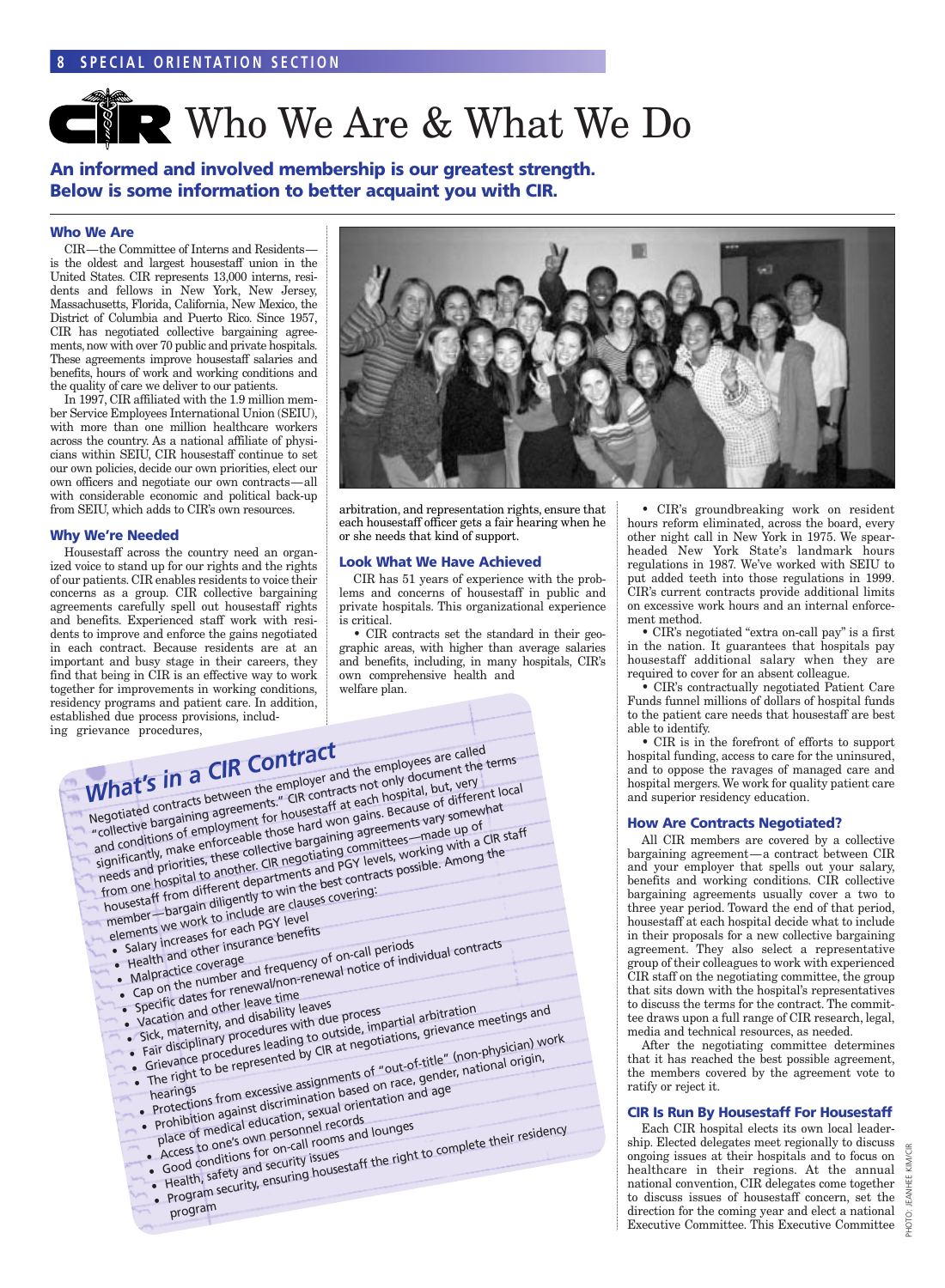—made up of a president, executive vice president, secretary-treasurer, and regional vice presidents—serves as a steering committee between annual conventions.

#### **Who Are the CIR Representatives at My Hospital?**

In addition to the CIR delegates from each hospital who attend the annual national convention, each CIR hospital, or chapter, has its own structure to determine policy on local matters. Some chapters elect colleagues to serve as co-presidents and department representatives and most choose members to serve on the Graduate Medical Education Committee and other hospital committees. Local chapter representatives determine the collective bargaining proposals and negotiations process at their hospital.

CIR assigns a staff person to each of the hospitals it represents. The staff person, called an organizer, helps coordinate chapter activities and assists housestaff communications between departments. The organizer works with delegates and department representatives to insure that the collective bargaining is professionally negotiated and enforced. In addition, the CIR organizer handles grievances and other problems that residents may encounter.

#### **What Is a Grievance?**

One of the ways to resolve disagreements about your rights or conditions of employment is the grievance procedure contained in your CIR contract. Each CIR contract contains a definition, but generally, a grievance is a complaint that your hospital or department has neglected or a right or benefit guaranteed by your CIR contract that is not provided.

Grievances can be filed by an individual or a group of residents, or by CIR, about almost any matter covered by your CIR contract, but they must be filed within a specified time. (Check your CIR contract for the time limit applicable to your hospital.)

Written grievances are usually preceded by

informal attempts to resolve the question or disagreement with your department or hospital in forums such as "labor-management" committees. Once the grievance is in writing, the CIR contract requires that the hospital adhere to specific procedures and deadlines for responding.

All grievance procedures provide for appealing an unfavorable decision to higher hospital authorities. Most grievances not settled at the hospital can be submitted to a neutral arbiter who will render a final decision, which is binding to both sides.

The union contract is also an essential guarantee of your due process

rights to review your personnel

file, dispute a complaint about your performance, an evaluation, probation, non-renewal, termination or any other problem you may have with your department.

It is important to act quickly when you have a question, or a problem, even if you're unsure about whether it's a grievance or a due process disciplinary matter. Your CIR organizer will assist you in determining the appropriate steps. Also, if you misplace the CIR contract that is given to you during orientation, ask your CIR organizer for another copy. Read your contract and use it.

#### **What About Dues?**

The elected House of Delegates decides membership dues, which provide the only source of



income for CIR to pay for staff and all other expenses necessary to negotiate and enforce our collective bargaining agreements and to run this national organization. CIR dues are set at about 1.5 percent of a house officer's salary and are paid through payroll deduction from members' paychecks and sent to the national office of CIR in New York City. As with our medical training, so with CIR: the more we as residents stick together, pool our resources and work "as a team," the more we will accomplish and the stronger we will be.

# Patient Care Funds: An Achievement for Residents and Patients



**O**ver decades of collective bargaining, CIR<br>chapters throughout the country have won<br>millions of dollars for Patient Care Funds chapters throughout the country have won millions of dollars for Patient Care Funds as part of their contracts. These housestaffadministered funds are used to buy essential supplies, equipment and patient amenities that are not included in hospitals' budgets.

Housestaff are on the front lines, taking care of patients every day, but their suggestions for patient care are often ignored. With the Patient Care Fund, residents can

say what's lacking.

Patient Care Funds are an innovation that began in the 1970s with CIR residents in Los Angeles. CIR chapters have achieved these funds in contracts at hospitals in L.A., Boston, New York City, Cambridge, Miami, Albuquerque, Oakland, and San Francisco. Recent purchases by CIR Patient Care Funds have included bedside monitors, EKG machines, blankets, video fiber-optic endoscopes, pediatric ventilators, high-

tech microscopes, computer-based image archiving systems, a cardiac chair, clothing for homeless patients, and even a fish tank (below) for use in patient waiting rooms.

A committee of residents oversees how the money is spent. Residents bring proposals to the committee, and together, the committee gets to decide what is most important. It's a way for CIR residents to step in and fill in the gaps in patient care that they see on a daily basis.

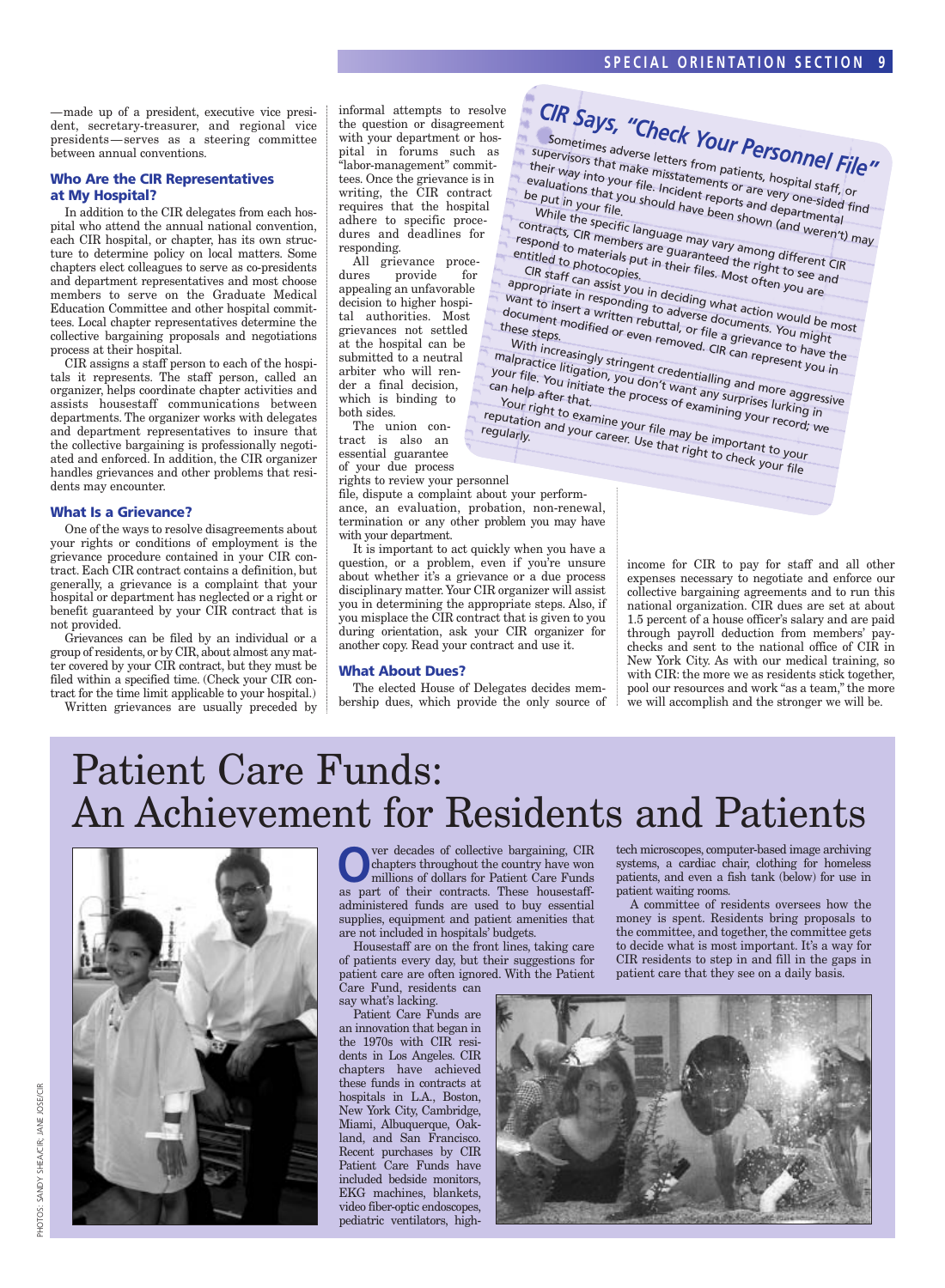# What's in a CIR Contract?

**B**esides salaries and health benefits, CIR collective bargaining agreements include many provisions that improve working conditions for **Examples** salaries and health benefits, CIR collective bargaining agreements include many residents. Below are some samples of actual contract language in different CIR collective bargaining agreements.

#### **Orientation Pay**

"All incoming residents shall be paid for orientation and/or work performed prior to July 1st of their first year, or they shall receive equivalent paid time off no later than June 30th of the academic year."

> **Boston Medical Center Boston, MA**

#### **On-Call Meals**

"The County will arrange that the food left over from the food prepared daily for house staff and other physicians be packed, stamped with preparation dates and stored at the end of the day so that the food is available for the night meal. The County will prepare sufficient food daily to ensure that healthy night meals are available for all house staff who are assigned to nighttime duty or in-hospital on-call duty."

> **Los Angeles County Hospitals Los Angeles, CA**

#### **Evidence Based Work Hour Scheduling**

"The parties recognize the growing body of evidence linking increased medical errors with extended housestaff shifts of greater than 16 hours. These extended shifts have also been found to correlate with an increased risk of serious car accidents among housestaff. In the interest of maximizing patient safety and housestaff well-being, the PHT and CIR agree to form an Evidence Based Scheduling Committee to identify shifts greater than 16 hours and to implement strategies to eliminate these extended shifts six months after ratification of the contract."

> **Jackson Memorial Hospital Miami, FL**



#### **Ancillary Staffing**

"Services will be provided for the movement of patients and materials…seven days a week, 24 hours a day for both routine/stat calls.

"Phlebotomy services, including blood culture draws, shall be available twenty-four (24) hours a day, seven (7) days a week. IV Therapy Services, to start and maintain routine IVs, will be provided to all general care inpatient areas 24 hours a day, seven days a week.

"Clerical services will be provided [on inpatient areas] 16 hours a day, seven days a week."

**Boston Medical Center Boston, MA**

#### **On-Call Pool**

"A house staff officer who performs on-call duty

for an absent or disabled colleague in addition to his/her anticipated normal schedule shall be compensated according to the following: \$550 weekday, \$650 weekend and holiday.

**Westchester Medical Ctr. Valhalla, New York**

#### **On-Call Rooms**

"The County shall provide safe, secure on-call rooms, bathrooms and shower facilities which are readily accessible to patient care areas. On-call rooms shall be designated as smoke-free areas and properly maintained with adequate temperature control. The number of on-call rooms shall be sufficient for all housestaff officers on duty at night.

"On-call rooms shall have functional locks and the room key shall be available to each housestaff officer. On-call rooms shall be properly maintained seven (7) days a week. Where possible, on-call rooms shall be equipped with large-sized lockers for the secure storage of each housestaff officer's personal effects."

> **Los Angeles County Hospitals Los Angeles, CA**

#### **Professional Education Allowance**

"Effective January 2007, Trust shall provide each HSO \$1,250 per residency academic year to be used as reimbursement for professional/educational expenses."

> **Jackson Memorial Hospital Miami, FL**

"A \$1,900 non-taxable, reimbursable professional education stipend shall be paid annually to each House Officer…Any House Officer who has not turned in receipts for the total amount of the annual stipend by May 1st of that year shall receive a payment (taxable) equal to the difference between the total annual stipend and the total reimbursable expenses claimed and documented by said House Officer."

> **Cambridge Hospital Cambridge, MA**

#### **Patient Care Funds**

"The amount of the CIR Quality Patient Care Fund will be \$2.2 million each year. Mutual agreement of the administrative 'team' of 5 and a resident 'team' of 5 shall be required to initiate the authority to expand."

> **Los Angeles County Hospitals Los Angeles, CA**

PHOTOS: CAROLINE FAN/CIR; CARA METZ/CIR

"Effective each April 1st and October 1st, the Corporation shall transfer a sum equivalent to 0.15 percent of the Gross Annual Payroll of housestaff officers to the Patient Care Trust Fund." [This fund, which receives approximately \$165,000 twice a year, is controlled by the CIR Executive Committee members in New York City.]

**Health and Hospitals Corporation, New York City**<br>**New York City** 

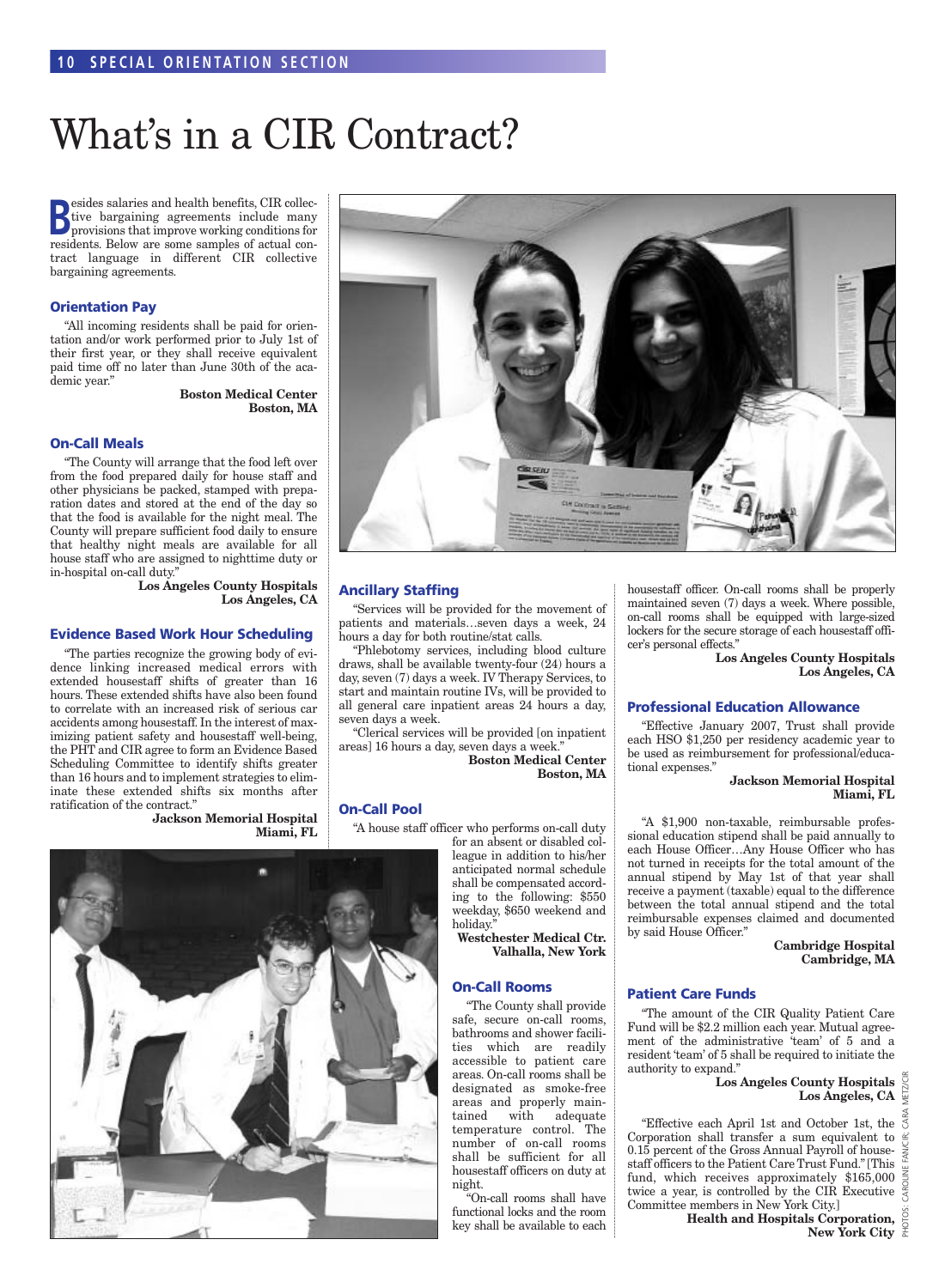**"Unions need to change and to grow. We organize because we need strength at the bargaining table, and we**

**need to make work pay**

strength at the bargaining table, and we need to make work pay again. We organize so we can build an America we can all be proud of. Every union is unique. CIR has been the fastest growing union of resident doctors in the country, and I'm proud

**again."**

to be here today."

# **CIR Convention Speakers Highlight the Need for Access to Care for All** CIR Convention Speakers Highlight the<br>Need for Access to Care for All<br>Disconcers to Care for All<br>Disconcers to 2008 • 1<br>Circonficers for 2008 • 1<br>Circonficers for 2008 • 1

**KEYNOTE SPEAKER DR. FRED RALSTON, JR. Chair, Health and Public Policy Committee of the American College of Physicians (ACP)**



**"I think we would all agree on goals: access to all, with quality care and minimal administrative and management costs."**

"Since 1990, the ACP has been advocating for universal health coverage, and we purposely wanted to shake things up a bit when we came out with our recent report [January 2008, *Annals of Internal Medicine*].... We found data to compare the U.S. to 12 other countries that do have universal coverage, and looked at the lessons from those countries, and issued recommendations for achieving a high performing healthcare system in the U.S.

"Every time there's a new statistic, it gets worse. We had \$2 trillion in healthcare expenditures in 2005, which comes to just under \$7,000 a person. Healthcare costs are rising faster than inflation. Employers are reacting by dropping coverage. If we continue to increase our healthcare expenditures at our current rates, by the year 2052, it will be 52% of the economy. Clearly, that's not going to happen. Something has to change, and the sooner we do it, the more options we will have.

"We know people without insurance live sicker and die younger. Our system is costly and inefficient. I think we would all agree on goals: access to all, with quality care and minimal administrative and management costs.…Any U.S. solution must be unique to our political and social culture…While a single-payer system is more equitable and has lower administrative costs, we could have pluralistic coverage, which allows people more options. We could have Medicare for All, and employer-based coverage.

"What can we all do to assure that

the 2008 election creates a debate on how to achieve a high-quality healthcare system that is second to none? The ACP met with all three Presidential candidates – visit our website at **www.acponline.org** and hit "election 2008" to see their platforms."

*To view Dr. Ralston's Power Point, log on to www.cirseiu.org. Convention coverage is on the homepage.*

#### **DENNIS RIVERA Chair, SEIU Healthcare 1.1-million healthcare workers**



**"Doctors have enormous prestige with the public – and when you speak, people listen."**

"We have 1.1 million healthcare workers in our union – we *are* the healthcare workers union in the U.S…Every decade there is a movement for universal access to care, and we think we are the closest we've ever been to achieving it…We want CIR to play a role in helping us to enact universal healthcare. You know better than anyone that we are spending more money than any other country, yet we are the 45th in life expectancy, we have high rates of infant mortality…we spend more, and get less.

"There are 9 million non-union healthcare workers in the U.S., and the Employee Free Choice Act (EFCA), which was passed in the House and Senate but vetoed by President Bush, would make it easier for residents and other workers to join unions of their choice. With a new president, it will become law, and can lead to a revitalization of the labor movement. For so long, employers have been abusing residents in terms of hours, and responsibilities. You carry the work and then they call you students! We would like to see CIR expand – with more members, you have a bigger say.

"Doctors have enormous prestige

with the public – and when you speak, people listen. We need you to carry our message of changing this broken healthcare system, and have ownership within SEIU Healthcare."

#### **ANDY STERN President, SEIU 2-million member union**

"I originally got involved in a union because I had gotten a job as a social worker, and there was a union there, and they held a meeting, with pizza. I came for the pizza. I don't come from a family background with unions, so it wasn't familiar to me. But I went, and there were five people there. One by one, they left, until by the end, it was just me and the shop steward. He nominated me for assistant shop steward, and that's how I began.

"We now have an economic crisis in the global economy, and the U.S. cannot be the only country that doesn't provide healthcare when everyone else does. My son, who is 21 years old, is expected to have 9-10 jobs by the time he is 35. Only one in three employers who exists today will still be here 25 years from now. We are transitioning from an employer-managed workplace to a self-managed workplace. This has profound implications for things like healthcare and pensions.

"Unions need to change and to grow. We organize because we need

#### **CIR Officers for 2008-09**

**Convention delegates elected the following officers for the coming year:** President:

**Luella Toni Lewis, MD**, Geriatrics/Caritas Health Care, Inc., Jamaica, NY

Executive Vice President: **Nailah Thompson, DO**, Chief Resident, Internal Medicine/ Alameda County Medical Center–

Highland Hospital, Oakland, CA Secretary-Treasurer:

**Elizabeth Burpee, MD**, Internal Medicine, University of New Mexico Health Sciences Center/Albuquerque, NM

#### Regional Vice Presidents:

NORTHERN CALIFORNIA

**Rachel Kreps-Falk, MD**, Pediatrics/Children's Hospital, Oakland, CA SOUTHERN CALIFORNIA

**Suganya Karuppana, MD**, Family Medicine/Harbor-UCLA Medical Center, Los Angeles, CA MASSACHUSETTS

**Michael Mazzini, MD**, Cardiovascular Medicine/Boston Medical Center, Boston, MA FLORIDA

**Janetta Dominic Cureton, MD**, Chief Resident Psychiatry/Jackson Memorial Hospital, Miami, FL

NEW JERSEY/DC

**Snehal Bhatt, MD**, Psychiatry/Robert Wood Johnson University Hospital, New Brunswick, NJ NEW MEXICO

John Ingle, MD, Otolaryngology/University of New Mexico Health Sciences Center, Albuquerque, NM

NEW YORK

**Kate Aberger, MD**, Emergency Medicine/Lincoln Hospital, Bronx, NY

**Matthew Harris, MD, MBA**, Orthopedic Surgery/ Westchester Medical Center & St. Vincent's, Manhattan, NY

**Farbod Raiszadeh, MD, PhD**, Internal Medicine/St. Luke's-Roosevelt Hospital Center, Manhattan, NY

**Vishal Jagmolian Verma, MD**, Internal Medicine/Brooklyn Hospital Center, Brooklyn, NY **Vaughn Whittaker, MD**, Chief Surgical Resident, Harlem Hospital, NY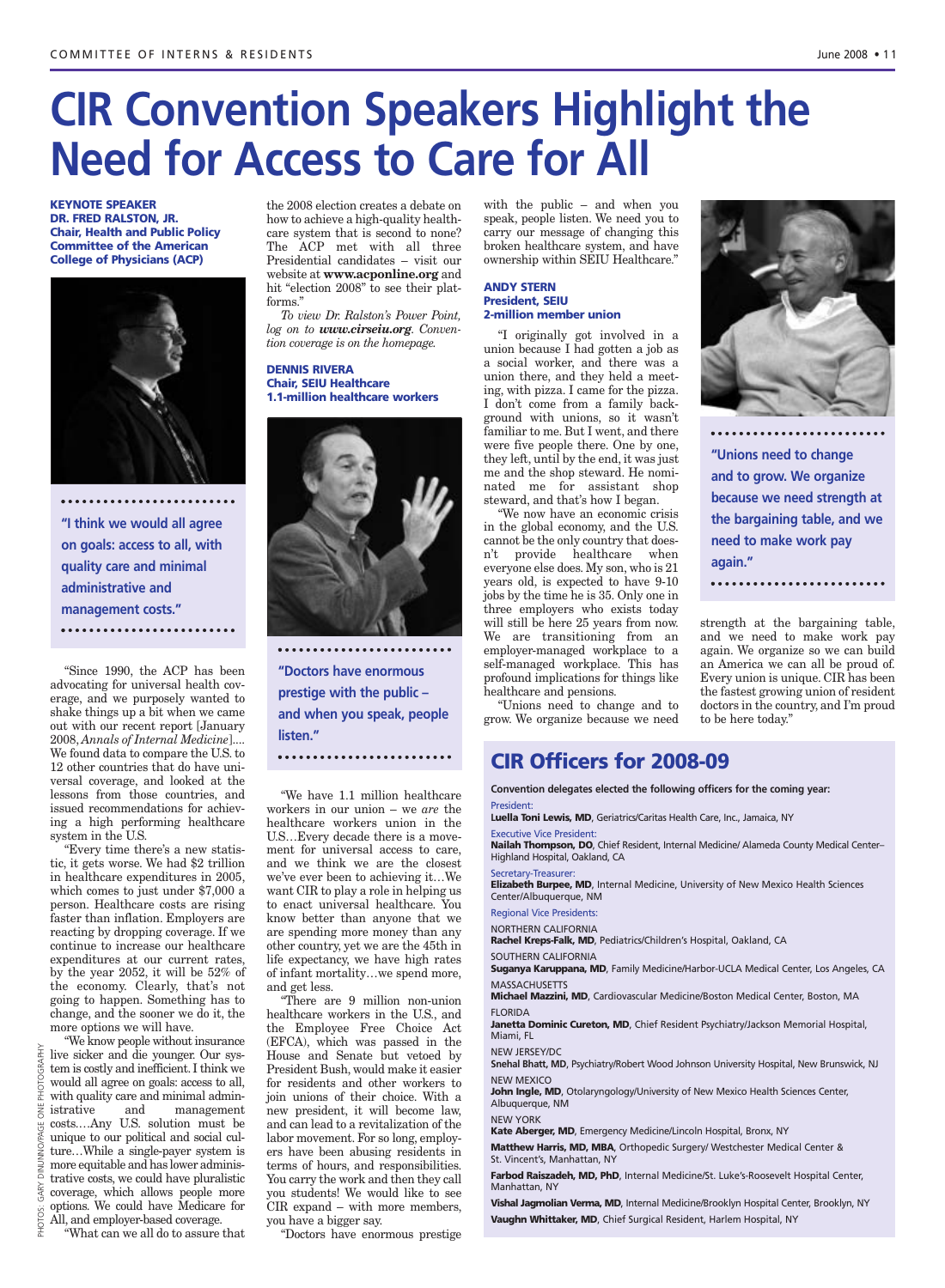## *CIR 2008 Convention:* **Record Delegate Attendance & Packed Agenda**

**Throughout the convention, a**<br>
theme resonated from speaker<br>
to speaker: the relationship<br>
between engagement in politics and hroughout the convention, a theme resonated from speaker to speaker: the relationship all aspects of CIR's mission, from maintaining adequate funding for safety-net hospitals, to negotiating good contracts. Access to healthcare for all was another theme, highlighted by keynote speaker Dr. Fred Ralston, Jr. of the American College of Physicians, who gave a comprehensive presentation on the major weaknesses of the current healthcare system in the U.S. In the Q&A that followed, he stressed the necessity of political engagement on the

part of physicians in order to achieve a high-performing health care system.

Drs. John Ingle and Elizabeth Burpee from CIR's newest chapter in New Mexico shared the experience of their organizing campaign and highly successful first year, which included a great first contract, and meetings with their state's Governor, and Lt. Governor. It provided a fascinating case study that prompted delegates from other regions to begin thinking of ways to utilize the lesson of New Mexico at their hospitals.

Other highlights were rousing

speeches from Dennis Rivera, the chair of SEIU Healthcare, and Andy Stern, the President of SEIU. Rivera thanked CIR for the essential role that doctors play in contributing to SEIU Healthcare, and vowed to assist CIR's Puerto Rico chapter in their quest for union recognition. Stern installed the new national officers.

A contested election for CIR President led to an exciting campaign presentation and a Q&A session between the candidates, Dr. L. Toni Lewis and Dr. Spencer Nabors, and delegates. The energy and enthusiasm of Sunday's elec- More Convention Coverage on Page 11

tion continued with the installation of a new CIR Executive Board (see page 11).

The lighter side of the convention was apparent during the regional reports, which described the past year's obstacles and achievements, without stinting on humor and music. The opening reception on Friday night was a time for people to meet and catch up with their colleagues from around the country. Saturday evening's reception at the National Zoo's Amazonia Exhibit was all play, with food, drinks, and some spirited dancing.

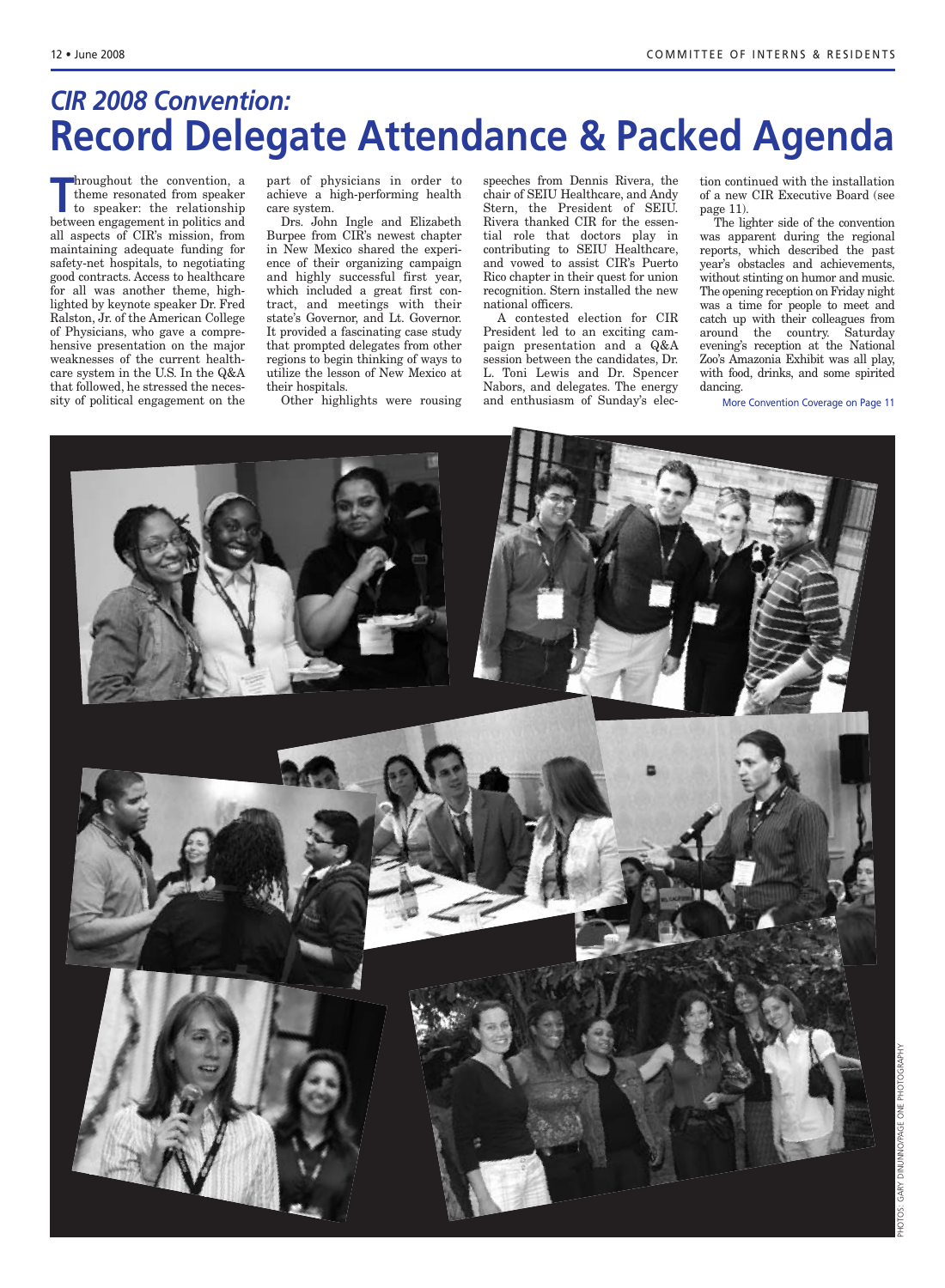## **NEW YORK AREA** CIR/SEIU Benefits Plan Information

**The benefits covered on the next three pages—for voluntary and public hospitals in the New York area—were negotiated by the Committee of Interns and Residents (CIR/SEIU) through its collective bargaining agreements with hospital management. Some hospitals have full benefits, while others have partial benefits. See below for details of the benefits you are eligible for.**

#### **Voluntary Hospital House Staff Benefits Plan (VHHSBP)**

**Plan Office Address: VHHSBP, 520 Eighth Ave., Suite 1200 New York, NY 10018 (212) 356-8180 or (800) 247-8877 Fax: (212) 356-8181 Email: benefits@cirseiu.org Website: www.cirseiu.org/benefits**

CIR established the VHHSBP in 1980 to provide private voluntary hospital house staff and their dependents with extensive healthcare and supplementary benefits.

The Plan is funded entirely by employer payments won by house staff in negotiations with their



respective hospitals. The Plan is governed by a Board of Trustees made up of an equal number of CIR representatives and hospital administrators, and is administered through the CIR Benefits Plan Office. A handbook explaining the benefits, and exclusions, is available through the CIR Benefits Plan Office or visit our website at www.cirseiu.org and click on "Benefits." For more detailed information, please contact the Benefit Office at (212) 356-8180 or (800) 247- 8877; by fax at (212) 356-8181; or by email at benefits@cirseiu.org.

#### **HOSPITALS COVERED BY THE VHHSBP**

- Boston Medical Center
- Disability Compensation Plan
- Bronx-Lebanon Hospital
- Brookdale Hospital
- Brooklyn Hospital (same as Jersey City Medical Center, see below)
- Flushing Hospital Medical Center
- Interfaith Medical Center
- Jamaica Hospital
- Jersey City Medical Center (JCMC) — Optical Plan
- Dental Plan
- Disability Compensation Plan
- Life Insurance
- Pre-Paid Legal Services Plan (CIRLS)
- Kingsbrook Jewish Medical Center
- Maimonides Medical Center
- New York Methodist Hospital
- North General Hospital
- Our Lady of Mercy Medical Center
- St. John's Episcopal Hospital • St. Luke's-Roosevelt Hospital
- St. Vincent Catholic Medical Center
- of Brooklyn & Queens (Caritas)
- Wyckoff Heights Hospital

Note: Hospital, major medical and prescription drug coverage for Brooklyn Hospital and JCMC housestaff and their eligible dependents are provided through the hospital's health plan. Details of the Boston Medical Center, Brooklyn Hospital and JCMC CIR benefits listed above can be found below, under the same headings under Benefits Covered by VHHSBP.

#### **BENEFITS COVERED BY VHHSBP**

#### **In Network - Medical Coverage Point of Service (POS)**

With the POS plan, members may choose to use a doctor or facility listed in the Empire Blue Cross/Blue Shield Directory. Members will only pay \$20 per office visit with no deductible. Hospital coverage is covered at 100%. Providers' names can be found by calling Empire or can be obtained on the Internet at:

#### http://www.empireblue.com

#### **Out of Network - Medical Coverage**

Participants and their eligible dependents may go to any doctor and will be reimbursed 80% of the reasonable and customary fee, after paying the deductible, which is \$100 for an individual or \$200 for a family per Plan Year (July 1 through June 30). Hospital coverage is covered at 80% after deductible has been met. After \$500 of out-of-pocket expenses per person, medical expenses are covered 100% for that person.

#### **Prescription Coverage**

Most major pharmacies accept the Empire card. You can obtain the locations of participating pharmacies in your locale by calling the Member Services toll-free number on your Empire card (1-800-553-9603). Members pay a \$5 co-payment for generic drugs, \$15 for brand name drugs, and \$30 for non-formulary drugs. A 90-day supply can be obtained with a reduced co-payment by using mail-in forms. Members who do not use a participating pharmacy can still pay for the prescription in full and submit the bill for reimbursement.

#### **Dental Plan**

CIR members have the option of using Guardian's Managed Dental Guard or a Dental Guard Preferred service plan. The managed plan includes coverage for Orthodontia, but the Dental Guard Preferred plan does not. Members choosing the managed plan select a dentist from Guardian's large network. Certain procedures are covered in full, while others require a co-payment. Members choosing to go into the Dental Guard Preferred plan can see any dentist they choose and will be reimbursed according to a set schedule for each procedure. New members must make a choice between the Managed Dental Guard plan and the Dental Guard Preferred plan during the month of July. Members are able to switch plans twice a year, once in July and again in January.

#### **Optical Plan**

The optical plan covers eye examinations, contact lenses, prescription glasses (and prescription sunglasses), and/or the replacement of broken frames or lenses, for members and their dependents. Housestaff may use their own optician, optometrist, or ophthalmologist for which they are entitled to a maximum of \$100 once a year (July 1 to June 30), or select from the CIR Panel of Optical Providers who will perform services at reduced rates. Housestaff must contact the CIR Plan Office for the list of Panel providers and a validated optical voucher.

#### **Psychiatric Care**

Participants and their dependents are insured for outpatient psychiatric services that must be provided by an M.D. or other specialist licensed to practice psychotherapy, including those holding the following degrees: Ph.D., Psy.D., Psychiatric Nurse Practitioner or C.S.W. In-network coverage is \$25 per office visit. Out of Network coverage is 30 visits per calendar year reimbursed at 50% per office visit. A deductible must be met.

#### **Routine Well Baby Care**

Benefits are payable at 100% of the Usual and Customary Charge for a surgeon's charge for circumcision and a physician's charge for visits during a newborn's initial hospital confinement. Benefits are payable for preventative child healthcare from birth to age 19. The services are specified in the Summary Plan Description and must be in keeping with the prevailing medical standards.

#### **Life Insurance**

Housestaff have a life insurance policy of \$125,000, to be paid to the beneficiary or beneficiaries named on the member's enrollment card. Housestaff are also provided \$20,000 in spousal life insurance coverage at no additional cost to the resident. Life Insurance coverage is underwritten by Guardian Life Insurance Company of America.

#### **Disability Compensation**

Disability benefits are divided into short term and long term benefits. Short term coverage is self-insured and paid by the Benefits Plan. It begins on the eighth day of the illness and extends for 12 weeks. It is paid on the basis of 60% of the basic weekly salary up to \$692 per week less any statutory benefits received, such as State Disability or No Fault wage replacement.

Long-term disability coverage is underwritten by Guardian Life Insurance Company of America. It is paid on the basis of 60% of the basic salary up to a maximum of \$3,500 per month. Depending upon individual circumstances, long term disability can cover up to normal retirement age (currently age 65).For nervous and mental or substance abuse diagnoses, coverage is for 5 years unless the disabled person is hospitalized at the time the five years have elapsed, in which case the disability coverage can remain in effect to normal retirement age.

This coverage is portable, that is, you can arrange to continue the coverage on an individual basis after the termination of residency. You can also purchase supplemental coverage from the Guardian Life Insurance Company.

#### **Domestic Partners**

VHHSBP benefits are available to VHHSBP participants' same sex domestic partners and their dependent children where the participant is employed by an employer located within the State of New York. For house staff working at Brooklyn Hospital, Maimonides Medical Center and St. Luke's-Roosevelt Hospital, either same sex or opposite sex domestic partners can be eligible.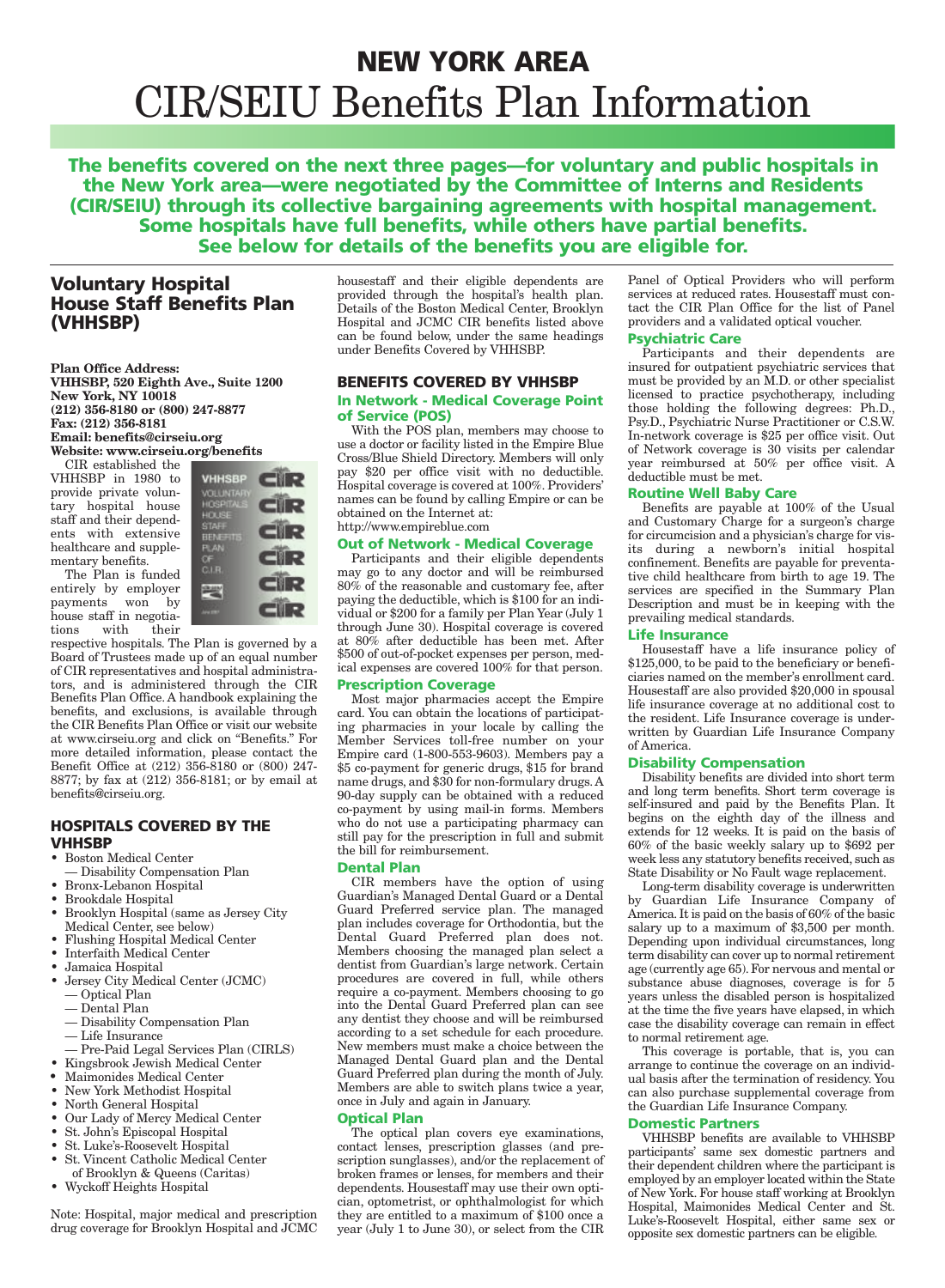#### **NEW YORK AREA CIR BENEFITS PLAN INFORMATION**

Eligible domestic partners and their dependent children are covered for all benefits listed in the Summary Plan Description for spouses. To be eligible for this benefit, a participant and domestic partner must complete the "VHHSBP Eligibility Statement for Domestic Partnership," which requires proof of domestic partnership, or must be registered as domestic partners with the City of New York. The fair market value of the premium for insurance benefits provided to domestic partners and their dependent children will be reported to the IRS as taxable income to the VHHSBP participant. The reportable income amount is about \$5,000 per year.

#### **House Staff Benefits Plan (HSBP)**

**Plan Office Address: HSBP, 520 Eighth Ave., Suite 1200 New York NY 10018 (212) 356-8180 or (800) 247-8877 Fax: (212) 356-8181 Email: benefits@cirseiu.org Website: www.cirseiu.org/benefits** CIR members em-

ployed in NY public sector hospitals receive their basic health insurance coverage, hospitalization and major medical benefits directly through their employers. HSBP was developed as a supplementary benefits package for them. The Trustees of the Plan



are elected members of the CIR Executive Committee. The Plan is administered through the CIR Benefits Plan Office and funded entirely by the employers. The terms are negotiated in CIR contracts. A handbook that explains all

#### **PAGE II**

benefits in detail is available through the CIR Benefits Plan office or visit our website at www.cirseiu.org/benefits. Some details of the Plan are highlighted below. For more detailed information, please contact the Benefit Office at (212) 356-8180 or (800) 247-8877; by fax at (212) 356-8181 or by email at benefits@cirseiu.org.

#### **HOSPITALS COVERED BY THE HOUSE STAFF BENEFITS PLAN (HSBP)**

• Health and Hospitals Corporation (NYC):

- Bellevue Coney Island
- Gouverneur
- Harlem
- Jacobi
- Kings County
- Lincoln
- Metropolitan Woodhull
- Westchester Medical Center

#### **HEALTH AND HOSPITALS CORPORATION (HHC) BENEFITS COVERED BY HSBP**

- childbirth education benefits
- conference reimbursement benefit
- continuation of benefits during disability
- supplemental dental plan
- disability compensation
- hearing aid benefit
- life insurance
- newborn benefit
- optical benefits
- outpatient psychiatric benefits
- pre-paid legal services plan (CIRLS)
- prescription drug benefit
- smoking cessation benefits
- substance abuse counseling
- supplemental medical/major medical benefit
- supplemental obstetrical benefit

#### **Other benefits**

Hospital, major medical, and other benefits for housestaff and their eligible dependents are not handled by the CIR Benefits Office, but rather by HHC and WMC as the primary carrier.

#### **Supplemental Medical/Major Medical Benefits**

The Plan supplements reimbursements received from the primary major medical carrier for members and their dependents (under the employer's base plan). The Plan will pay an additional 20% of the amount reimbursed by the primary major medical carrier up to the total amount of the provider's charges. The maximum supplemental medical/major medical benefit is \$1,000 per member or dependent in a Plan Year. A Plan Year is July 1 through the following June 30.

The supplemental obstetrical benefit pays up to \$1,000 per delivery and is not subject to deductibles. The purpose of the supplemental obstetrical benefit is to pay for charges incurred during the birth of a child that are not covered by the base plan.

#### **Prescription Drugs**

The Plan has a supplemental prescription drug benefit of \$500 per year per individual member and \$1,000 per family.

#### **Conference Benefit (HHC)**

\$1,000 maximum for all residents to be used anytime during their residency. Chief residents who have finished their basic residency and Fellows are eligible for a \$1,000 annual reimbursement.

#### **Dental Plan**

CIR members have the option of using Guardian's Managed Dental Guard or a Dental Guard Preferred service plan. Members choosing the Managed plan select a dentist from a large network. Most procedures are covered in full, while others require a co-payment. Continued on next page

# **CHR Legal Services Plan (CIRLS)**

#### **For CIR House Staff Covered by VHHSBP and HSBP Benefit Plans**

hrough CIRLS, members and their dependents can receive free legal services such as consultation, review and/or preparation of documents and representation on a wide range of hrough CIRLS, members and their dependents can receive free legal services such as consultation, review and/or preparation of docmatters. Since CIRLS is funded by employer contributions made under the CIR contract, members pay only expenses such as filing fees and court costs.To reach the Legal Services Plan or to request a copy of either the VHHSBP or HSBP CIRLS Plan booklet, call (212) 356-8195. You can also access each booklet on our website: www.cirseiu.org. Below are some of the most popular services offered.

#### **Medical Licensure**

- Consultation, and possible representation, regarding applications for licensure.
- Consultation, and possible representation regarding medical incident reports or alleged medical misconduct.

#### **Estates**

- Preparation of simple wills.
- Preparation of medical directives.
- Preparation of powers of attorney.

#### **Consumer Protection**

• Consultation regarding problems with the purchase of goods and services.

- Representation, where appropriate, on consumer claims brought against you which exceed \$5,000.
- Consultation and preparation of the statement of claim for small claims proceedings.

#### **Tenants' Rights**

- Review of leases. • Defense, where appro-
- priate, against eviction proceedings.
- Consultation, and possible representation, when landlords fail to make repairs or provide services.

#### **Immigration**

- Consultation on immigrant, non-immigrant and visa-related matters.
- Representation on many H-1B petitions and J-1 applications for CIRLS members and related petitions and applications for covered family members.
- Representation on family-based permanent residency petitions for CIRLS members or covered family members.

#### **Family Matters**

- Representation in uncontested divorces.
- Preparation of separation agreements.
- Consultation, and possible representation, in child support, custody and visitation proceedings, which are not ancillary to contested divorce proceedings.

#### **Personal Finances**

• Consultation, and possible representation, in personal bankruptcy proceedings.

• Consultation regarding inaccurate credit reports and personal debt problems.

#### **Exclusions**

Only services listed in the Plan booklet are covered. Also, specific exclusions include: personal injury claims, court appeals, business, commercial or professional mat-

ters, real estate transactions, motor vehicle accidents, claims against CIR or CIR Benefits Plans, or employers who contribute to CIRLS.



HOUSE STAFF LEGAL SERVICES PLAN

₩



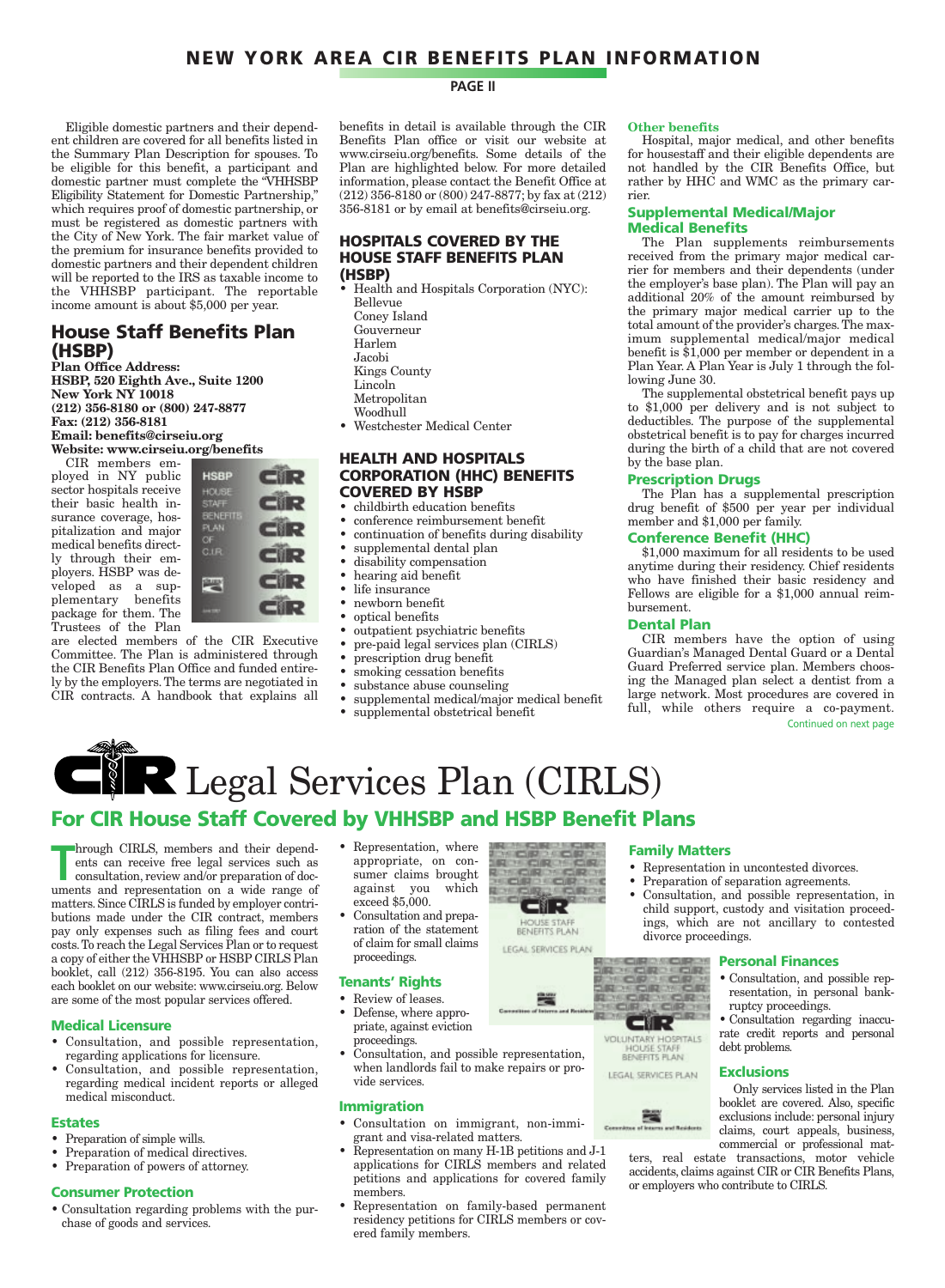Members choosing to go into the Dental Guard Preferred plan can see any dentist they choose and will be reimbursed according to a set schedule for each procedure. New members must make a choice between the Managed Plan and the Dental Guard Preferred plan during the month of July or immediately after being hired. Members are able to switch plans twice a year, once in July and again in January.

#### **Optical Plan**

The optical plan covers eye examinations, contact lenses, prescription glasses (and prescription sunglasses), and/or the replacement of broken frames or lenses, for members and their dependents. Housestaff may use their own optician, optometrist, or ophthalmologist for which they are entitled to a maximum of \$100 once a year (July 1 to June 30), or select from the CIR Panel of Optical Providers who will perform services at reduced rates. You can carry-over your unused vision benefit up to a total of \$300. Housestaff must contact the CIR Plan Office for a listing of Panel providers and a validated optical voucher.

#### **Psychiatric Care**

Housestaff are insured for outpatient psychiatric services that must be provided by an M.D. or other specialist licensed to practice psychotherapy, including those holding the following degrees: Ph.D., P.N.P., Psy.D. or C.S.W. Benefits are paid at the rate of 80% of reasonable and customary charges not to exceed \$200 a visit.The maximum benefit per individual per benefit year is \$5,000.

#### **Substance Abuse Counseling and Treatment**

This coverage provides for up to 21 days of inhospital treatment for detoxification and up to 28 days for inpatient rehabilitation for housestaff and dependents.

#### **Newborn Benefit**

HSBP provides coverage of up to \$250 for all unreimbursed medical expenses in connection with a newborn for the first 60 days of the child's life (including children who are adopted). In addition, the benefit for circumcision is \$500 and for a pediatrician's in-hospital visit is \$200.

#### **PAGE III**

#### **HEALTH AND HOSPITALS CORPORATION (HHC) & WESTCHESTER MEDICAL CENTER (WMC) HOUSE STAFF:**

#### **Sign Up For Your Basic Health Insurance Through Your Employer Sign Up For Supplemental Insurance Through CIR HSBP**

All CIR members employed by New York City Health and Hospital Corporation hospitals and the Westchester Medical Center are eligible for basic health insurance. *Enrollment for this basic insurance is the member's responsibility. House staff must enroll for this health insurance by signing an authorization form at your hospital's personnel office.* Housestaff should check with the hospital's personnel office at the beginning of each contract year to sign up for benefits, or verify that previously held insurance is still in effect. The basic health insurance plan is considered the primary insurance and insures the member as well as eligible dependents, spouse and children. If you have any questions about your basic coverage, contact the personnel department at your hospital.

In addition, members and their eligible dependents are also entitled to supplemental coverage through the House Staff Benefits Plan (HSBP) of CIR. Each employer makes a contribution to the Plan on behalf of each house staff officer on its payroll. Therefore, this supplemental coverage is available at no cost to all residents employed by CIR hospitals. *In order to enroll for CIR HSBP supplemental benefits, members must complete an enrollment card obtained from the HSBP office during orientation*. Housestaff are urged to promptly notify the personnel department at their institution, as well as the HSBP office, of any changes in the number of dependents occurring because of marriage, birth, death, divorce or legal separation.

The basic health insurance covers maternity expenses and care for infants who are not well.

#### **Disability Compensation**

Disability benefits are divided into short-term and long-term benefits.Short-term coverage is selfinsured and paid by the Benefits Plan. It begins on the eighth day of the illness and extends for 12 weeks. It is paid at 70% of salary up to \$875 per week, less any statutory benefits received, such as State Disability or No Fault wage replacement.

Long term disability coverage is underwritten by Guardian Life Insurance Company of America. Paid on the basis of 70% of the basic salary up to a maximum of \$3,500 per month. Depending upon individual circumstances, long term disability can cover up to normal retirement age (currently age 65). For nervous and mental or substance abuse diagnoses, coverage is for five years unless the disabled person is hospitalized at the time the five years have elapsed, in which case the disability coverage can remain in effect to normal retirement age.

This coverage is portable, that is, you can arrange to continue the coverage on an individ-

## Professional Educational Plan (PEP)

#### **For Residents, Chief Residents and Fellows at HHC Hospitals**

CIR has negotiated an important additional benefit for all residents, chief residents and fellows working at the City of New York Health and Hospitals Corporation (HHC) hospitals, the Professional Educational Plan or PEP. You can download a claim form from CIR's website www.cirseiu.org (click on "Benefits") or call the CIR Benefits Office at (212) 356-8180 or (800) 247-8877 or email a request to benefits@cirseiu.org.

PEP provides \$600 in reimbursements each Plan Year (July 1 to June 30) for the following:

- Medical books, medical audio/video tapes and medical CDs
- Work-related medical equipment
- Dues and journals for medical specialty societies
- Licensure fees, board and licensure examination fees
- Personal Digital Assistants (PDAs, called "Palm Pilots.")
- Note: PDAs are the only electronic devices payable under PEP. Cameras, digital cameras, PCs and other general use or combination devices are not covered.

PEP has a carryover feature for any money not used within a Plan Year. If the full \$600 is not used, it can be carried over to the next Plan Year until the residency is completed at the HHC hospital. Residents working at hospitals that require a change in payroll away from a CIR hospital, such as Bellevue, are eligible for \$150 per quarter for only those quarters when on the HHC payroll. PEP payments are made on a quarterly basis for these members.



ual basis after the termination of residency. You can also purchase supplemental coverage from the Guardian Life Insurance Company.

Continuation of Benefits: House Staff Officers collecting disability benefits from HSBP continue to be covered for up to 12 months for all HSBP benefits. The Plan will reimburse the disabled person up to \$1,500 towards the cost of continuing the basic health benefits on a direct payment basis. Paid receipts are required.

#### **Life Insurance**

Housestaff have a life insurance policy of \$150,000, to be paid to any beneficiary or beneficiaries named on the member's beneficiary designation card. The Plan also provides a life insurance policy of \$20,000 for the death of the covered housestaff officer's spouse or domestic partner at no additional cost to the resident. Life Insurance coverage is underwritten by Guardian Life Insurance Company of America.

#### **Domestic Partners**

HSBP benefits are available to HSBP participants' same sex and opposite sex domestic partners and their dependent children where the participant is employed by an employer located within the State of New York.

Eligible domestic partners and their dependent children are covered for all benefits listed in the "Schedule of Benefits" under the titles "For Dependent Spouses" and "For Employees and Dependents." To be eligible for this benefit, a participant and domestic partner must complete the "HSBP Eligibility Statement for Domestic Partnership," which requires proof of domestic partnership, or must be registered as domestic partners with the City of New York.The fair market value of the premium for insurance benefits provided to domestic partners and their dependent children will be reported to the IRS as taxable income to the HSBP participant. The reportable income amount has been about \$1,200 per year.

#### **WESTCHESTER MEDICAL CENTER (WMC) BENEFITS COVERED BY HSBP**

- All HSBP benefits listed previously, and
- Conference Reimbursement an additional \$500 maximum to be used in either of the last 2 years of their basic residency. Chief Residents and fellows who have completed their basic residency receive \$500 per year.
- Book and medical equipment benefit of \$500 each Plan Year. The book and medical equipment benefit includes coverage for a PDA.